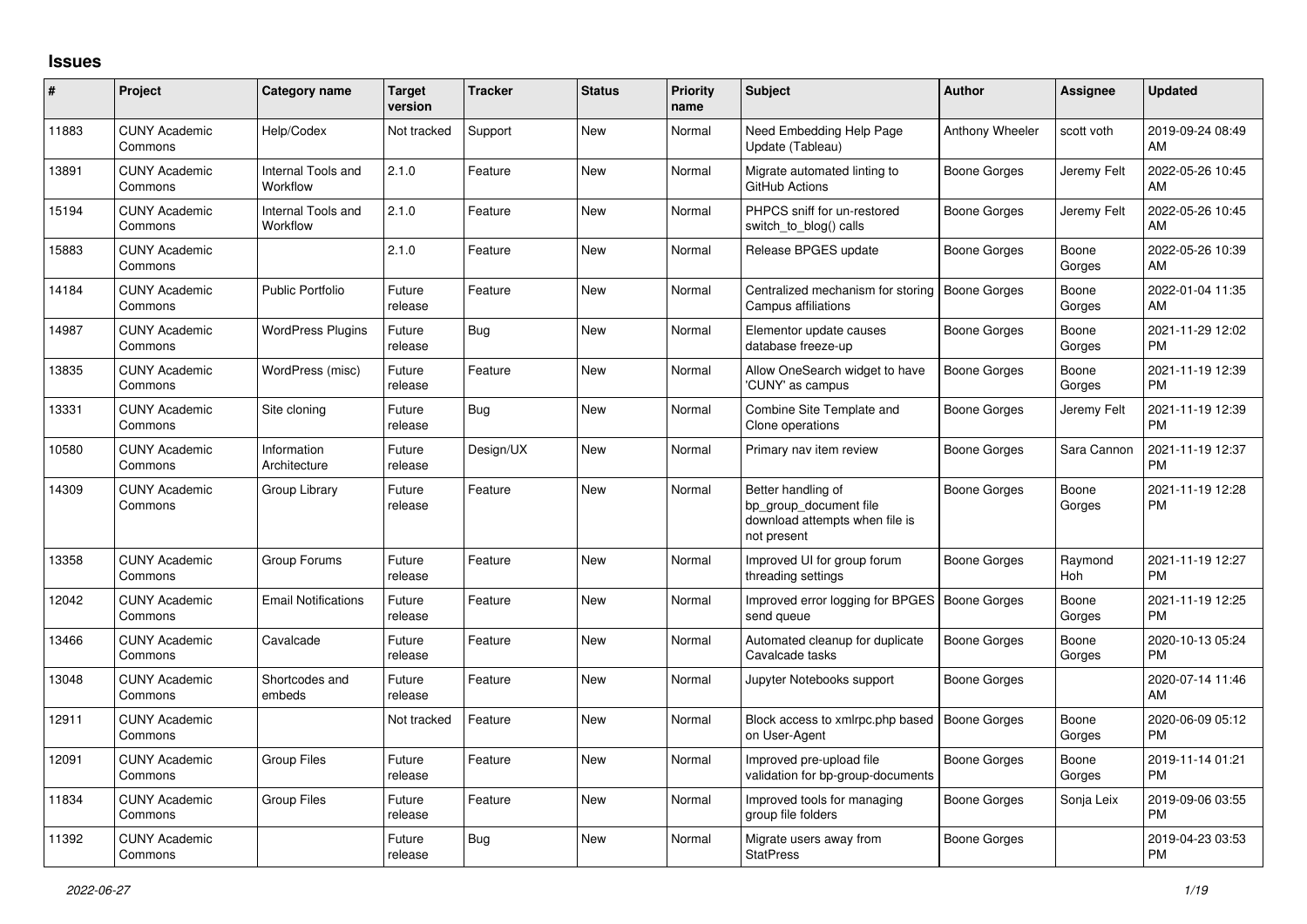| #     | Project                         | <b>Category name</b>     | <b>Target</b><br>version | <b>Tracker</b> | <b>Status</b> | <b>Priority</b><br>name | <b>Subject</b>                                                                                               | Author              | <b>Assignee</b>     | <b>Updated</b>                |
|-------|---------------------------------|--------------------------|--------------------------|----------------|---------------|-------------------------|--------------------------------------------------------------------------------------------------------------|---------------------|---------------------|-------------------------------|
| 4635  | <b>CUNY Academic</b><br>Commons | Authentication           | Future<br>release        | Feature        | New           | Normal                  | Allow non-WP authentication                                                                                  | <b>Boone Gorges</b> | Sonja Leix          | 2019-03-01 02:05<br>PM        |
| 9720  | <b>CUNY Academic</b><br>Commons | Authentication           | Future<br>release        | Feature        | New           | Normal                  | The Commons should be an<br>oAuth provider                                                                   | <b>Boone Gorges</b> |                     | 2019-03-01 02:04<br><b>PM</b> |
| 11024 | <b>CUNY Academic</b><br>Commons | WordPress (misc)         | Future<br>release        | Bug            | New           | Normal                  | Subsites should not show "you<br>should update your .htaccess<br>now" notice after permalink<br>setting save | <b>Boone Gorges</b> |                     | 2019-01-28 01:35<br><b>PM</b> |
| 10794 | <b>CUNY Academic</b><br>Commons | Performance              | Not tracked              | <b>Bug</b>     | <b>New</b>    | Normal                  | Memcached connection<br>occasionally breaks                                                                  | Boone Gorges        | Boone<br>Gorges     | 2018-12-06 03:30<br><b>PM</b> |
| 9926  | <b>CUNY Academic</b><br>Commons | <b>WordPress Plugins</b> | Future<br>release        | Bug            | New           | Normal                  | twitter-mentions-as-comments<br>cron jobs can run long                                                       | <b>Boone Gorges</b> | Boone<br>Gorges     | 2018-10-24 12:34<br><b>PM</b> |
| 7663  | <b>CUNY Academic</b><br>Commons | Social Paper             | Future<br>release        | Bug            | New           | Normal                  | Social Paper notifications not<br>formatted correctly on secondary<br>sites                                  | <b>Boone Gorges</b> | Boone<br>Gorges     | 2018-04-16 03:52<br>PM        |
| 7022  | <b>CUNY Academic</b><br>Commons | Announcements            | Future<br>release        | Bug            | New           | Normal                  | Sitewide announcements should<br>be displayed on, and dismissable<br>from, mapped domains                    | <b>Boone Gorges</b> | Boone<br>Gorges     | 2018-03-22 10:18<br>AM        |
| 3580  | <b>CUNY Academic</b><br>Commons | Group Blogs              | Future<br>release        | Feature        | New           | Normal                  | Multiple blogs per group                                                                                     | <b>Boone Gorges</b> | Boone<br>Gorges     | 2018-02-20 02:02<br><b>PM</b> |
| 4481  | <b>CUNY Academic</b><br>Commons | Events                   | Future<br>release        | Feature        | <b>New</b>    | Normal                  | Group admins/mods should have<br>the ability to unlink an event from<br>the group                            | <b>Boone Gorges</b> | Boone<br>Gorges     | 2017-04-24 03:53<br><b>PM</b> |
| 6749  | <b>CUNY Academic</b><br>Commons | Events                   | Future<br>release        | Bug            | New           | Low                     | BPEO iCal request can trigger<br>very large number of DB queries                                             | Boone Gorges        | Raymond<br>Hoh      | 2016-11-15 10:09<br><b>PM</b> |
| 6332  | <b>CUNY Academic</b><br>Commons | WordPress (misc)         | Future<br>release        | Feature        | New           | Normal                  | Allow uploaded files to be marked<br>as private in an ad hoc way                                             | <b>Boone Gorges</b> |                     | 2016-10-17 11:41<br><b>PM</b> |
| 5489  | <b>CUNY Academic</b><br>Commons | Social Paper             | Future<br>release        | Feature        | New           | Normal                  | Asc/desc sorting for Social Paper<br>directories                                                             | <b>Boone Gorges</b> |                     | 2016-04-21 10:06<br><b>PM</b> |
| 5488  | <b>CUNY Academic</b><br>Commons | Social Paper             | Future<br>release        | Bug            | New           | Normal                  | Add a "last edited by" field to<br>Social Paper group directories                                            | <b>Boone Gorges</b> |                     | 2016-04-21 10:05<br><b>PM</b> |
| 1167  | <b>CUNY Academic</b><br>Commons | <b>Email Invitations</b> | Future<br>release        | Feature        | <b>New</b>    | Low                     | Allow email invitations to be<br>resent                                                                      | <b>Boone Gorges</b> | Boone<br>Gorges     | 2015-11-12 12:53<br>AM        |
| 1166  | <b>CUNY Academic</b><br>Commons | <b>Email Invitations</b> | Future<br>release        | Feature        | New           | Low                     | Better organizational tools for<br>Sent Invites                                                              | <b>Boone Gorges</b> | Boone<br>Gorges     | 2015-11-09 06:02<br><b>PM</b> |
| 308   | <b>CUNY Academic</b><br>Commons | Registration             | Future<br>release        | Feature        | New           | Normal                  | Group recommendations for<br>signup process                                                                  | <b>Boone Gorges</b> | Samantha<br>Raddatz | 2015-11-09 05:07<br><b>PM</b> |
| 3048  | <b>CUNY Academic</b><br>Commons | <b>Public Portfolio</b>  | Future<br>release        | Feature        | New           | Low                     | Images for rich text profile fields                                                                          | <b>Boone Gorges</b> | Boone<br>Gorges     | 2014-02-19 12:56<br><b>PM</b> |
| 3565  | <b>CUNY Academic</b><br>Commons | My Commons               | Not tracked              | Documentation  | New           | Normal                  | Load Newest inconsistencies                                                                                  | Chris Stein         | scott voth          | 2015-11-09 01:16<br>PM        |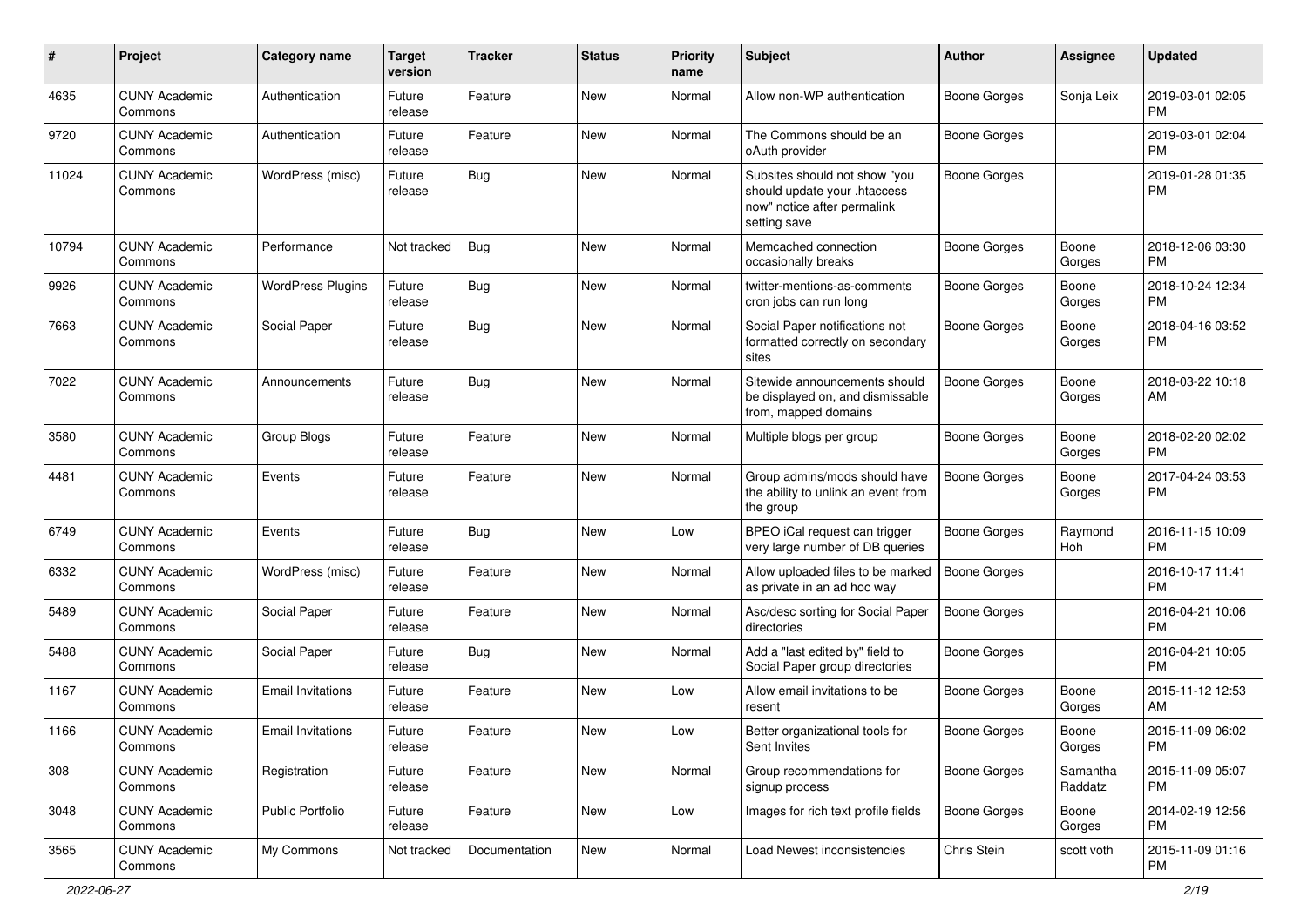| $\pmb{\#}$ | Project                         | <b>Category name</b>     | <b>Target</b><br>version | <b>Tracker</b> | <b>Status</b> | <b>Priority</b><br>name | Subject                                                              | <b>Author</b>    | <b>Assignee</b>       | <b>Updated</b>                |
|------------|---------------------------------|--------------------------|--------------------------|----------------|---------------|-------------------------|----------------------------------------------------------------------|------------------|-----------------------|-------------------------------|
| 3059       | <b>CUNY Academic</b><br>Commons | Group Forums             | Future<br>release        | Design/UX      | <b>New</b>    | Normal                  | Forum Post Permissable Content<br><b>Explanatory Text</b>            | Chris Stein      | Chris Stein           | 2015-04-02 11:27<br>AM        |
| 15210      | <b>CUNY Academic</b><br>Commons | Analytics                | Not tracked              | Design/UX      | <b>New</b>    | Normal                  | Google Analytics improvements                                        | Colin McDonald   | Boone<br>Gorges       | 2022-05-24 10:47<br>AM        |
| 13199      | <b>CUNY Academic</b><br>Commons | Group Forums             | Future<br>release        | Feature        | <b>New</b>    | Normal                  | Favoring Groups over bbPress<br>plugin                               | Colin McDonald   | Colin<br>McDonald     | 2021-11-19 12:28<br><b>PM</b> |
| 13370      | <b>CUNY Academic</b><br>Commons | Group Library            | Future<br>release        | Feature        | <b>New</b>    | Normal                  | Library bulk deletion and folder<br>editing                          | Colin McDonald   | Boone<br>Gorges       | 2020-10-13 10:41<br>AM        |
| 9729       | <b>CUNY Academic</b><br>Commons | <b>SEO</b>               | Not tracked              | Support        | <b>New</b>    | Normal                  | 503 Errors showing on<br>newlaborforum.cuny.edu                      | Diane Krauthamer | Raymond<br>Hoh        | 2018-05-22 04:48<br><b>PM</b> |
| 3615       | <b>CUNY Academic</b><br>Commons | Redmine                  | Not tracked              | Feature        | <b>New</b>    | Low                     | Create Redmine issues via email                                      | Dominic Giglio   | Boone<br>Gorges       | 2017-11-16 11:36<br>AM        |
| 11968      | JustPublics@365<br>MediaCamp    |                          |                          | Feature        | <b>New</b>    | Normal                  | Nanoscience Retractable Display<br>Unit                              | Donald Cherry    | Bonnie<br>Eissner     | 2021-02-19 08:50<br>AM        |
| 13457      | <b>CUNY Academic</b><br>Commons | Group Forums             | 2.0.2                    | <b>Bug</b>     | <b>New</b>    | High                    | Forum post not sending<br>notifications                              | Filipa Calado    | Raymond<br><b>Hoh</b> | 2022-06-14 11:36<br>AM        |
| 11545      | <b>CUNY Academic</b><br>Commons | <b>WordPress Plugins</b> | Not tracked              | Support        | <b>New</b>    | Normal                  | Twitter searches in WordPress                                        | Gina Cherry      | <b>Matt Gold</b>      | 2019-09-23 01:03<br><b>PM</b> |
| 6755       | <b>CUNY Academic</b><br>Commons | WordPress (misc)         | Future<br>release        | Bug            | <b>New</b>    | Normal                  | Cannot Deactivate Plugin                                             | Laura Kane       |                       | 2016-11-16 01:12<br><b>PM</b> |
| 16199      | <b>CUNY Academic</b><br>Commons | <b>Directories</b>       | 2.0.2                    | Bug            | New           | Normal                  | Removed "Semester" Filter from<br><b>Courses Directory</b>           | Laurie Hurson    | Boone<br>Gorges       | 2022-06-14 11:36<br>AM        |
| 14787      | <b>CUNY Academic</b><br>Commons | Plugin Packages          | Future<br>release        | Feature        | <b>New</b>    | Normal                  | Creating a "Design" plugin<br>package                                | Laurie Hurson    | scott voth            | 2022-04-27 04:56<br><b>PM</b> |
| 11843      | <b>CUNY Academic</b><br>Commons | WordPress (misc)         | Future<br>release        | Design/UX      | <b>New</b>    | Normal                  | Tweaking the Gutenberg Editor<br>Interface                           | Laurie Hurson    |                       | 2022-04-26 12:00<br><b>PM</b> |
| 15757      | <b>CUNY Academic</b><br>Commons |                          |                          | <b>Bug</b>     | <b>New</b>    | Normal                  | Members # do not match                                               | Laurie Hurson    |                       | 2022-03-30 04:52<br><b>PM</b> |
| 13650      | <b>CUNY Academic</b><br>Commons | Group Library            | Future<br>release        | Feature        | <b>New</b>    | Normal                  | Forum Attachments in Group<br>Librarv                                | Laurie Hurson    |                       | 2021-11-19 12:30<br><b>PM</b> |
| 14940      | <b>CUNY Academic</b><br>Commons |                          |                          | Bug            | <b>New</b>    | Normal                  | Discrepancy between Commons<br>profile "sites" and actual # of sites | Laurie Hurson    |                       | 2021-11-08 11:09<br>AM        |
| 14936      | <b>CUNY Academic</b><br>Commons |                          |                          | Bug            | <b>New</b>    | Normal                  | Commons websites blocked by<br>SPS campus network                    | Laurie Hurson    |                       | 2021-11-03 03:57<br><b>PM</b> |
| 14475      | <b>CUNY Academic</b><br>Commons |                          | Not tracked              | Publicity      | <b>New</b>    | Normal                  | <b>OER Showcase Page</b>                                             | Laurie Hurson    | Laurie Hurson         | 2021-09-14 10:46<br>AM        |
| 12438      | <b>CUNY Academic</b><br>Commons | Courses                  | Not tracked              | Bug            | <b>New</b>    | Normal                  | Site appearing twice                                                 | Laurie Hurson    | Boone<br>Gorges       | 2020-02-18 01:34<br><b>PM</b> |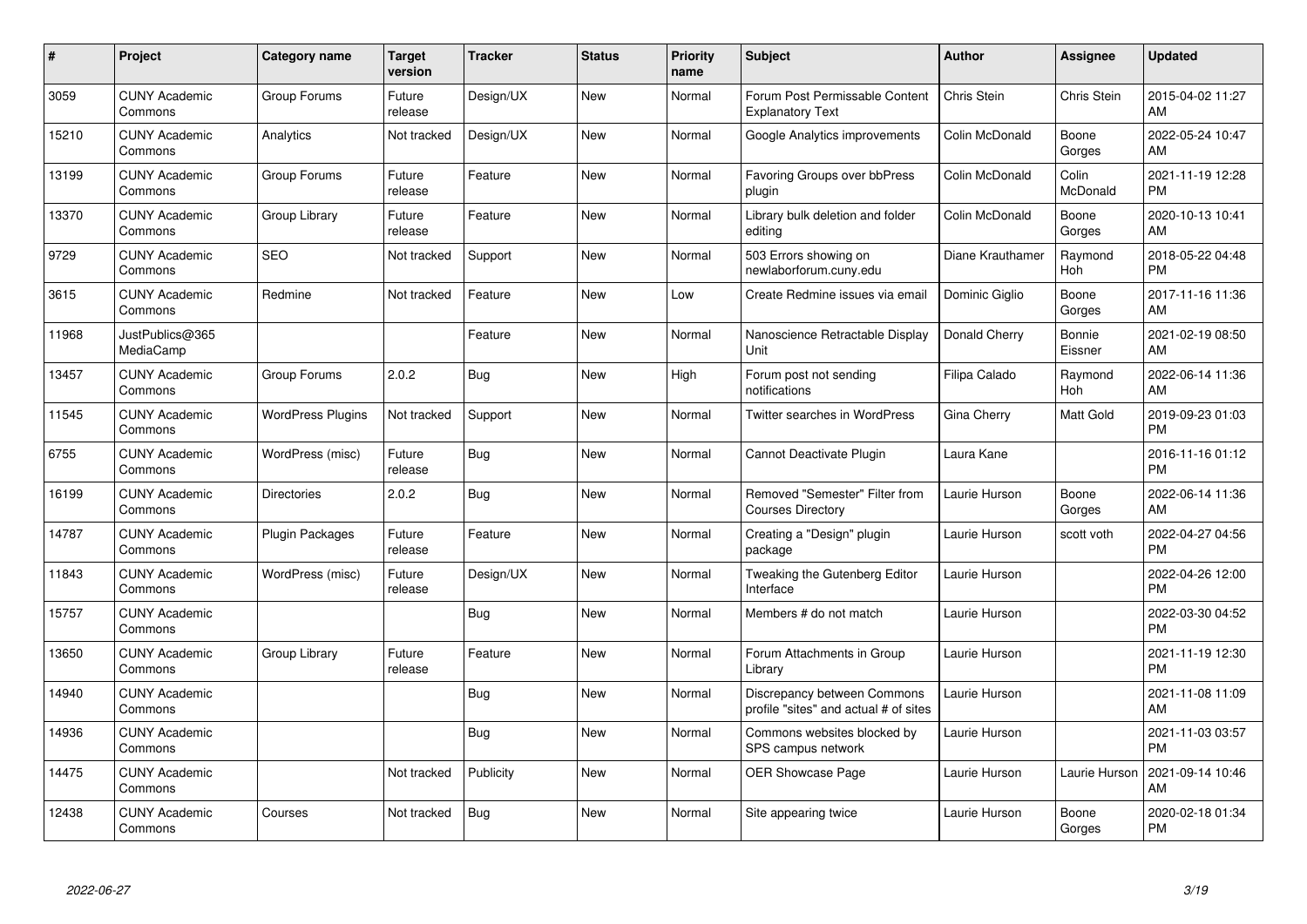| #     | <b>Project</b>                  | Category name             | <b>Target</b><br>version | Tracker    | <b>Status</b> | <b>Priority</b><br>name | <b>Subject</b>                                                               | <b>Author</b>       | Assignee           | <b>Updated</b>                |
|-------|---------------------------------|---------------------------|--------------------------|------------|---------------|-------------------------|------------------------------------------------------------------------------|---------------------|--------------------|-------------------------------|
| 12328 | <b>CUNY Academic</b><br>Commons |                           | Not tracked              | Support    | <b>New</b>    | Normal                  | Sign up Code for Non-CUNY<br>Faculty                                         | Laurie Hurson       |                    | 2020-01-28 10:25<br>AM        |
| 11789 | <b>CUNY Academic</b><br>Commons | Courses                   | Future<br>release        | Feature    | <b>New</b>    | Normal                  | Ability to remove item from<br>Courses list                                  | Laurie Hurson       | Sonja Leix         | 2019-09-24 12:28<br><b>PM</b> |
| 11879 | <b>CUNY Academic</b><br>Commons |                           | Not tracked              | Bug        | New           | Normal                  | Hypothesis comments appearing<br>on multiple, different pdfs across<br>blogs | Laurie Hurson       | Laurie Hurson      | 2019-09-19 02:39<br><b>PM</b> |
| 8835  | <b>CUNY Academic</b><br>Commons | <b>Blogs (BuddyPress)</b> | Future<br>release        | Feature    | <b>New</b>    | Normal                  | Extend cuny.is shortlinks to sites                                           | Luke Waltzer        | Boone<br>Gorges    | 2022-04-26 11:59<br>AM        |
| 13430 | <b>CUNY Academic</b><br>Commons | Reply By Email            | Not tracked              | Bug        | New           | Normal                  | Delay in RBE                                                                 | Luke Waltzer        | Raymond<br>Hoh     | 2020-10-13 11:16<br>AM        |
| 7981  | <b>CUNY Academic</b><br>Commons | Social Paper              | Future<br>release        | <b>Bug</b> | New           | Normal                  | Social Paper comments should<br>not go to spam                               | <b>Luke Waltzer</b> | Boone<br>Gorges    | 2018-04-16 03:52<br><b>PM</b> |
| 7928  | <b>CUNY Academic</b><br>Commons | Group Forums              | Not tracked              | <b>Bug</b> | <b>New</b>    | Normal                  | Duplicate Forum post                                                         | Luke Waltzer        | Raymond<br>Hoh     | 2017-04-11 09:27<br><b>PM</b> |
| 7624  | <b>CUNY Academic</b><br>Commons | BuddyPress (misc)         | Future<br>release        | Design/UX  | New           | Normal                  | <b>BP</b> Notifications                                                      | <b>Luke Waltzer</b> | Paige Dupont       | 2017-02-08 10:43<br><b>PM</b> |
| 6389  | <b>CUNY Academic</b><br>Commons | <b>BuddyPress Docs</b>    | Future<br>release        | Feature    | New           | Low                     | Make Discussion Area Visible<br>When Editing a Doc                           | Luke Waltzer        | Boone<br>Gorges    | 2016-10-21 04:16<br><b>PM</b> |
| 6078  | <b>CUNY Academic</b><br>Commons | <b>Blogs (BuddyPress)</b> | Future<br>release        | Feature    | <b>New</b>    | Normal                  | <b>Explore Adding Network Blog</b><br>Metadata Plugin                        | <b>Luke Waltzer</b> | Luke Waltzer       | 2016-10-11 10:29<br><b>PM</b> |
| 8211  | <b>CUNY Academic</b><br>Commons | <b>WordPress Themes</b>   | Future<br>release        | Feature    | New           | Normal                  | Theme Suggestions: Material<br>Design-Inspired Themes                        | Margaret Galvan     | Margaret<br>Galvan | 2017-08-07 02:48<br><b>PM</b> |
| 15685 | <b>CUNY Academic</b><br>Commons |                           |                          | Support    | New           | High                    | problem with chrome?                                                         | Marilyn Weber       |                    | 2022-04-25 03:40<br><b>PM</b> |
| 15816 | <b>CUNY Academic</b><br>Commons |                           | Not tracked              | Support    | <b>New</b>    | Normal                  | slow loading at SPS                                                          | Marilyn Weber       |                    | 2022-04-05 01:26<br><b>PM</b> |
| 15565 | <b>CUNY Academic</b><br>Commons |                           |                          | Support    | <b>New</b>    | Normal                  | Events - send updates to an email<br>listserv                                | Marilyn Weber       |                    | 2022-03-10 01:06<br><b>PM</b> |
| 15045 | <b>CUNY Academic</b><br>Commons |                           |                          | Support    | <b>New</b>    | Normal                  | no result for KCeL in the search<br>box on the commons                       | Marilyn Weber       |                    | 2021-12-10 11:29<br>AM        |
| 14911 | <b>CUNY Academic</b><br>Commons | <b>WordPress Themes</b>   | Not tracked              | Support    | <b>New</b>    | Normal                  | Twentytwentyone theme                                                        | Marilyn Weber       |                    | 2021-10-28 10:37<br>AM        |
| 13286 | <b>CUNY Academic</b><br>Commons |                           | Not tracked              | Support    | <b>New</b>    | Normal                  | problem connecting with<br>WordPress app                                     | Marilyn Weber       | Raymond<br>Hoh     | 2020-09-08 11:16<br>AM        |
| 12382 | <b>CUNY Academic</b><br>Commons | Membership                | Not tracked              | Support    | New           | Normal                  | Email request change                                                         | Marilyn Weber       | Marilyn<br>Weber   | 2020-02-06 12:56<br><b>PM</b> |
| 12352 | <b>CUNY Academic</b><br>Commons |                           | Not tracked              | Support    | <b>New</b>    | Normal                  | 'posts list" page builder block<br>option                                    | Marilyn Weber       |                    | 2020-02-03 01:29<br><b>PM</b> |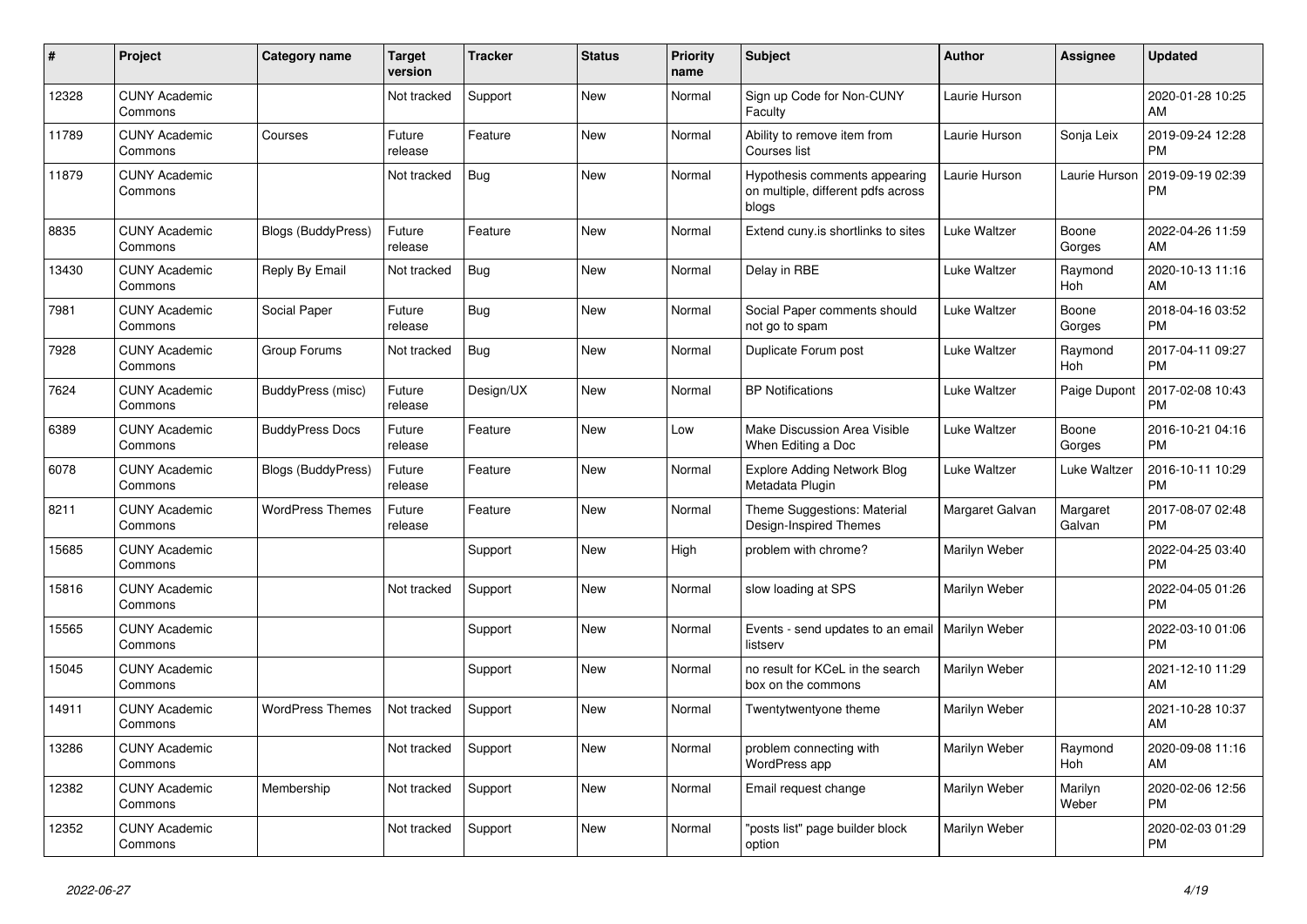| #     | Project                         | <b>Category name</b>       | Target<br>version | <b>Tracker</b> | <b>Status</b> | <b>Priority</b><br>name | <b>Subject</b>                                                                                                                                        | <b>Author</b>          | <b>Assignee</b>     | <b>Updated</b>                |
|-------|---------------------------------|----------------------------|-------------------|----------------|---------------|-------------------------|-------------------------------------------------------------------------------------------------------------------------------------------------------|------------------------|---------------------|-------------------------------|
| 5050  | <b>CUNY Academic</b><br>Commons | Social Paper               | Future<br>release | Feature        | <b>New</b>    | Low                     | Making comments visible in SP<br>editing mode (SP suggestion #1)                                                                                      | Marilyn Weber          | Samantha<br>Raddatz | 2019-09-17 11:10<br><b>PM</b> |
| 5992  | <b>CUNY Academic</b><br>Commons | <b>Email Notifications</b> | Future<br>release | Feature        | <b>New</b>    | Normal                  | Changing the From line of<br>autogenerated blog emails                                                                                                | Marilyn Weber          |                     | 2018-09-27 05:19<br><b>PM</b> |
| 8607  | <b>CUNY Academic</b><br>Commons |                            | Not tracked       | Support        | New           | Normal                  | Paypal?                                                                                                                                               | Marilyn Weber          | Matt Gold           | 2018-05-15 01:37<br><b>PM</b> |
| 5199  | <b>CUNY Academic</b><br>Commons | Social Paper               | Future<br>release | Feature        | New           | Normal                  | add tables to the SP editor                                                                                                                           | Marilyn Weber          |                     | 2016-10-24 11:27<br>AM        |
| 5053  | <b>CUNY Academic</b><br>Commons | Social Paper               | Future<br>release | Feature        | <b>New</b>    | Low                     | Scrollable menu to add readers<br>(SP suggestion #4)                                                                                                  | Marilyn Weber          | Samantha<br>Raddatz | 2016-04-21 05:21<br><b>PM</b> |
| 5397  | <b>CUNY Academic</b><br>Commons | Social Paper               | Future<br>release | Feature        | <b>New</b>    | Normal                  | frustrating to have to<br>enable/disable in SP                                                                                                        | Marilyn Weber          | Samantha<br>Raddatz | 2016-04-20 03:39<br><b>PM</b> |
| 5282  | <b>CUNY Academic</b><br>Commons | Social Paper               | Future<br>release | Bug            | <b>New</b>    | Normal                  | Replying via email directs to<br>paper but not individual comment.                                                                                    | Marilyn Weber          | Raymond<br>Hoh      | 2016-03-02 01:48<br><b>PM</b> |
| 5205  | <b>CUNY Academic</b><br>Commons | Social Paper               | Future<br>release | Feature        | <b>New</b>    | Normal                  | Social Paper folders                                                                                                                                  | Marilyn Weber          |                     | 2016-02-11 10:24<br><b>PM</b> |
| 5058  | <b>CUNY Academic</b><br>Commons | Social Paper               | Future<br>release | Feature        | <b>New</b>    | Low                     | Can there be a clearer signal that<br>even when comments have<br>already been made you add<br>comments by clicking on the side?<br>(SP suggestion #5) | Marilyn Weber          | Samantha<br>Raddatz | 2016-02-11 10:24<br><b>PM</b> |
| 5052  | <b>CUNY Academic</b><br>Commons | Social Paper               | Future<br>release | Feature        | <b>New</b>    | Low                     | Sentence by sentence or line by<br>line comments (SP suggestion #3)                                                                                   | Marilyn Weber          | Boone<br>Gorges     | 2016-02-11 10:24<br><b>PM</b> |
| 13949 | <b>CUNY Academic</b><br>Commons |                            | Not tracked       | <b>Bug</b>     | <b>New</b>    | Normal                  | Continued debugging of runaway<br>MySQL connections                                                                                                   | <b>Matt Gold</b>       | Boone<br>Gorges     | 2021-09-14 10:42<br>AM        |
| 3657  | <b>CUNY Academic</b><br>Commons | WordPress (misc)           | Not tracked       | Feature        | <b>New</b>    | Normal                  | Create alert for GC email<br>addresses                                                                                                                | Matt Gold              | Matt Gold           | 2016-04-14 11:29<br><b>PM</b> |
| 364   | <b>CUNY Academic</b><br>Commons | <b>WordPress Plugins</b>   | Future<br>release | Feature        | <b>New</b>    | Normal                  | <b>Bulletin Board</b>                                                                                                                                 | Matt Gold              |                     | 2015-01-05 08:50<br><b>PM</b> |
| 9908  | <b>CUNY Academic</b><br>Commons |                            | Not tracked       | Feature        | <b>New</b>    | Normal                  | Is it possible to send email<br>updates to users (or an email<br>address not on the list) for only a<br>single page AFTER being<br>prompted?          | <b>Michael Shields</b> | scott voth          | 2018-06-11 01:34<br><b>PM</b> |
| 2753  | <b>CUNY Academic</b><br>Commons | <b>Public Portfolio</b>    | Future<br>release | Feature        | <b>New</b>    | Normal                  | Create actual actual tagification in<br>academic interests and other<br>fields                                                                        | Micki Kaufman          | Boone<br>Gorges     | 2015-01-05 08:52<br><b>PM</b> |
| 3509  | <b>CUNY Academic</b><br>Commons | Publicity                  | 1.7               | Publicity      | <b>New</b>    | Normal                  | Create 1.7 digital signage imagery                                                                                                                    | Micki Kaufman          | Marilyn<br>Weber    | 2014-10-01 12:40<br><b>PM</b> |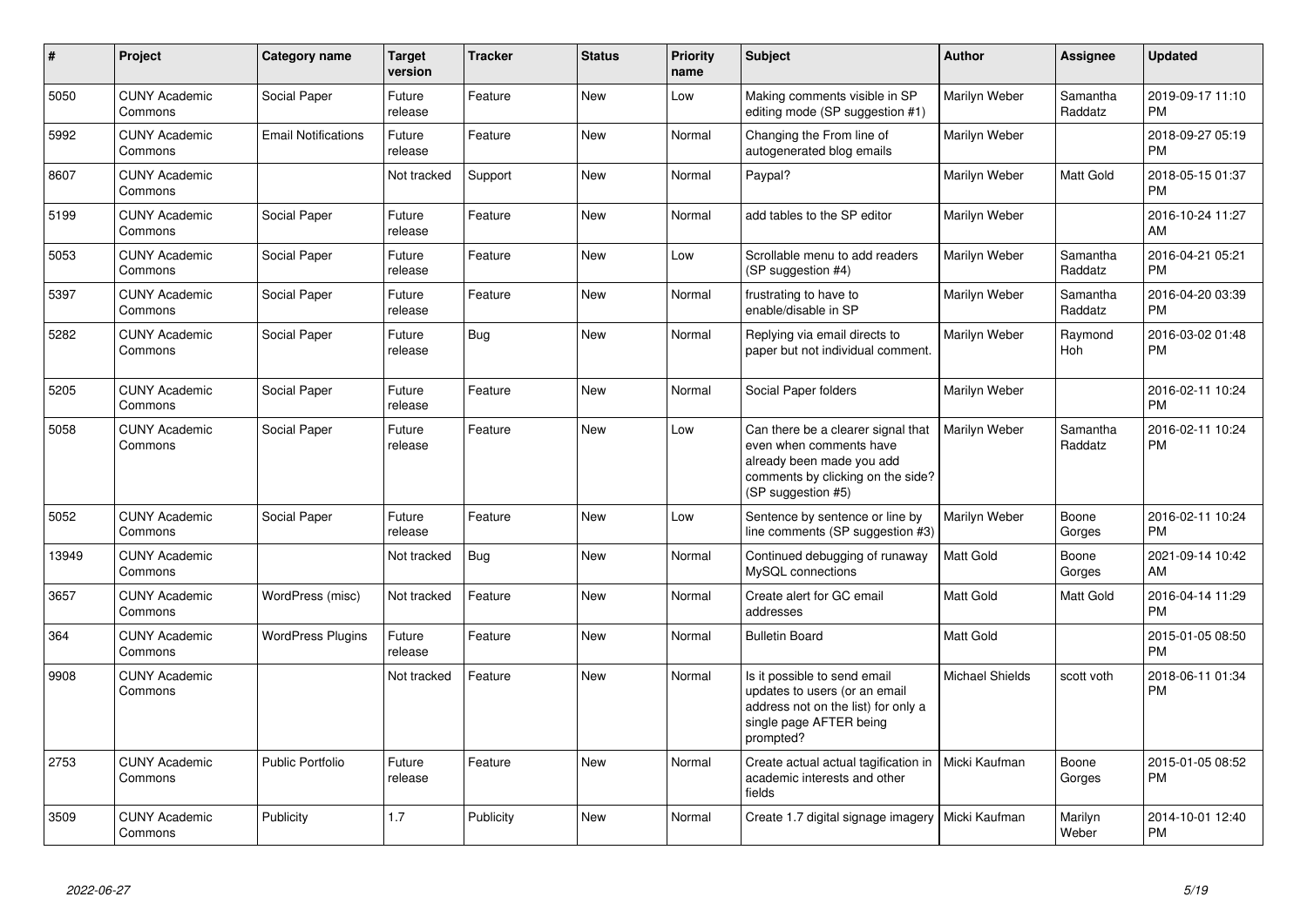| #     | Project                         | <b>Category name</b>     | Target<br>version | <b>Tracker</b> | <b>Status</b> | <b>Priority</b><br>name | <b>Subject</b>                                          | <b>Author</b>           | <b>Assignee</b>       | <b>Updated</b>                |
|-------|---------------------------------|--------------------------|-------------------|----------------|---------------|-------------------------|---------------------------------------------------------|-------------------------|-----------------------|-------------------------------|
| 3506  | <b>CUNY Academic</b><br>Commons | Publicity                | 1.7               | Publicity      | <b>New</b>    | Normal                  | Prepare 1.7 email messaging                             | Micki Kaufman           | Micki<br>Kaufman      | 2014-10-01 12:36<br><b>PM</b> |
| 9346  | <b>CUNY Academic</b><br>Commons | WordPress (misc)         | Not tracked       | Bug            | <b>New</b>    | Normal                  | Clone cetls.bmcc.cuny.edu for<br>development            | Owen Roberts            | Raymond<br>Hoh        | 2018-03-06 05:35<br><b>PM</b> |
| 6665  | <b>CUNY Academic</b><br>Commons |                          | Not tracked       | Publicity      | <b>New</b>    | Normal                  | Dead Link in 1.10 announcement<br>post                  | Paige Dupont            | <b>Stephen Real</b>   | 2016-12-01 03:11<br><b>PM</b> |
| 16294 | <b>CUNY Academic</b><br>Commons |                          |                   | <b>Bug</b>     | <b>New</b>    | Urgent                  | CAC is down                                             | Raffi<br>Khatchadourian |                       | 2022-06-27 09:42<br>AM        |
| 14792 | <b>CUNY Academic</b><br>Commons |                          |                   | <b>Bug</b>     | <b>New</b>    | Normal                  | Inconsistent email notifications<br>from gravity forms  | Raffi<br>Khatchadourian |                       | 2021-10-04 01:50<br><b>PM</b> |
| 9420  | <b>CUNY Academic</b><br>Commons | cuny.is                  | Not tracked       | Feature        | <b>New</b>    | Normal                  | Request for http://cuny.is/streams                      | Raffi<br>Khatchadourian | Marilyn<br>Weber      | 2018-04-02 10:08<br>AM        |
| 8498  | <b>CUNY Academic</b><br>Commons | <b>WordPress Plugins</b> | Future<br>release | Feature        | New           | Low                     | <b>Gravity Forms Email Users</b>                        | Raffi<br>Khatchadourian | Matt Gold             | 2017-10-13 12:58<br><b>PM</b> |
| 5182  | <b>CUNY Academic</b><br>Commons | Social Paper             | Future<br>release | Design/UX      | New           | Normal                  | 'Publishing" a private paper on<br>social paper?        | Raffi<br>Khatchadourian | Boone<br>Gorges       | 2016-10-13 04:12<br><b>PM</b> |
| 5183  | <b>CUNY Academic</b><br>Commons | Social Paper             | Future<br>release | Design/UX      | <b>New</b>    | Normal                  | Creating a new paper when<br>viewing an existing paper  | Raffi<br>Khatchadourian | Samantha<br>Raddatz   | 2016-02-02 12:09<br><b>PM</b> |
| 16255 | <b>CUNY Academic</b><br>Commons | WordPress (misc)         |                   | Bug            | <b>New</b>    | Normal                  | Need to define 'MULTISITE'<br>constant in wp-config.php | Raymond Hoh             |                       | 2022-06-19 09:31<br>AM        |
| 16177 | <b>CUNY Academic</b><br>Commons | Reply By Email           |                   | Bug            | New           | Normal                  | Switch to Inbound mode for RBE                          | Raymond Hoh             | Raymond<br><b>Hoh</b> | 2022-05-30 04:32<br><b>PM</b> |
| 11243 | <b>CUNY Academic</b><br>Commons | BuddyPress (misc)        | Future<br>release | <b>Bug</b>     | New           | Normal                  | Audit bp-custom.php                                     | Raymond Hoh             | Raymond<br>Hoh        | 2022-04-26 11:59<br>AM        |
| 14908 | <b>CUNY Academic</b><br>Commons | Performance              |                   | <b>Bug</b>     | <b>New</b>    | Normal                  | Stale object cache on cdev                              | Raymond Hoh             | Boone<br>Gorges       | 2021-12-07 09:45<br>AM        |
| 14496 | <b>CUNY Academic</b><br>Commons | Domain Mapping           | Future<br>release | <b>Bug</b>     | <b>New</b>    | Normal                  | Mapped domain SSO uses<br>third-party cookies           | Raymond Hoh             | Raymond<br>Hoh        | 2021-05-24 04:03<br><b>PM</b> |
| 3691  | <b>CUNY Academic</b><br>Commons | <b>WordPress Plugins</b> | Future<br>release | Bug            | New           | Normal                  | <b>WPMU Domain Mapping</b><br>Debugging on cdev         | Raymond Hoh             | Matt Gold             | 2014-12-12 09:04<br>AM        |
| 5298  | <b>CUNY Academic</b><br>Commons |                          | Not tracked       | Publicity      | <b>New</b>    | Normal                  | Survey Pop-Up Text                                      | Samantha Raddatz        | Samantha<br>Raddatz   | 2016-03-22 12:27<br><b>PM</b> |
| 4622  | <b>CUNY Academic</b><br>Commons | <b>Public Portfolio</b>  | Future<br>release | Design/UX      | <b>New</b>    | Normal                  | <b>Profile Visibility Settings</b>                      | Samantha Raddatz        | Samantha<br>Raddatz   | 2015-09-21 12:18<br><b>PM</b> |
| 4592  | <b>CUNY Academic</b><br>Commons | Events                   | Future<br>release | Design/UX      | <b>New</b>    | Normal                  | Event Creation - Venue Dropdown<br>Slow                 | Samantha Raddatz        | Boone<br>Gorges       | 2015-09-14 04:56<br><b>PM</b> |
| 4226  | <b>CUNY Academic</b><br>Commons | <b>BuddyPress Docs</b>   | Future<br>release | Design/UX      | <b>New</b>    | Normal                  | Add option to connect a Doc with<br>a Group             | Samantha Raddatz        | Samantha<br>Raddatz   | 2015-09-09 04:08<br><b>PM</b> |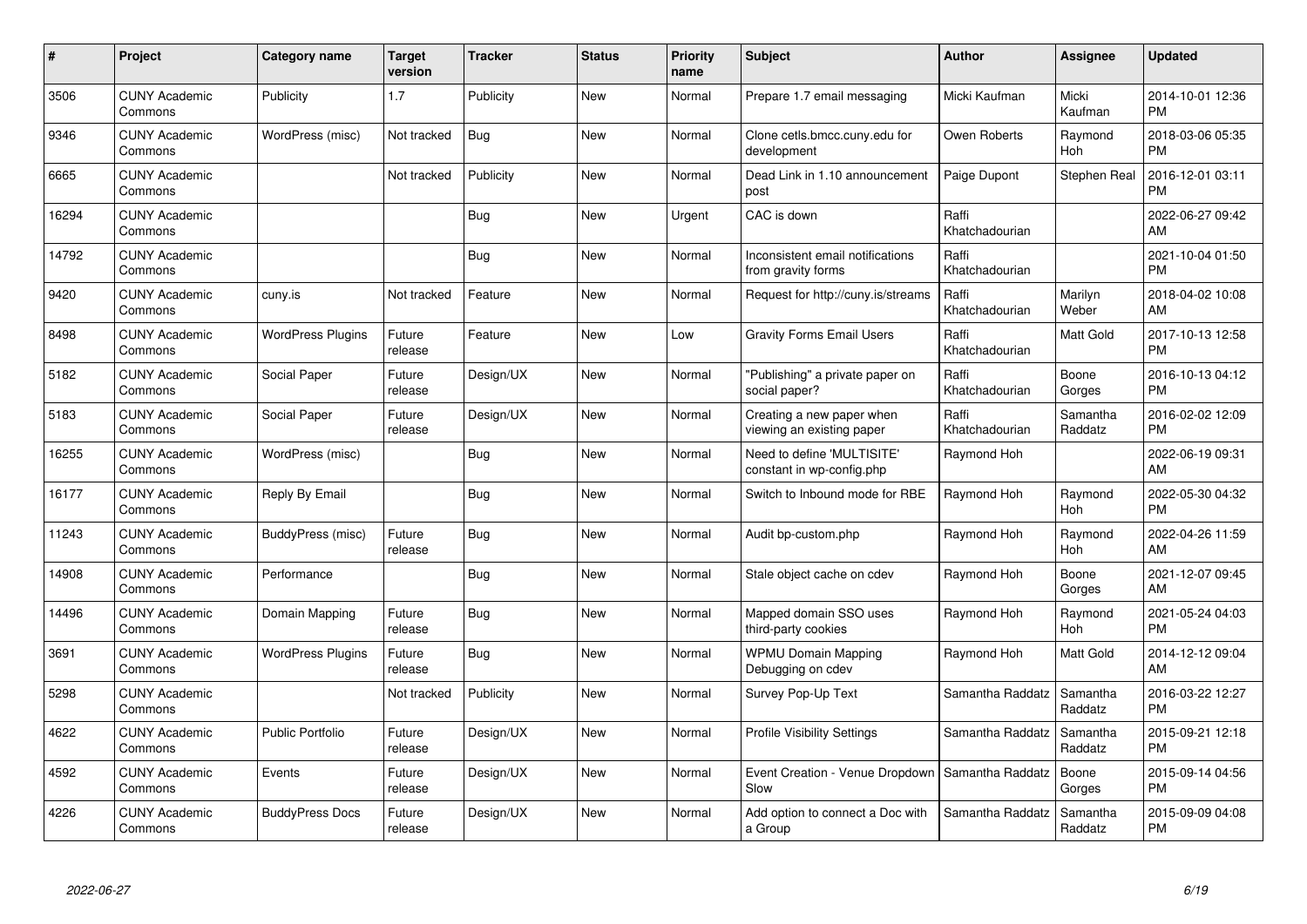| #     | Project                         | <b>Category name</b>     | <b>Target</b><br>version | <b>Tracker</b> | <b>Status</b> | <b>Priority</b><br>name | Subject                                                                              | Author           | <b>Assignee</b>     | <b>Updated</b>                |
|-------|---------------------------------|--------------------------|--------------------------|----------------|---------------|-------------------------|--------------------------------------------------------------------------------------|------------------|---------------------|-------------------------------|
| 4253  | <b>CUNY Academic</b><br>Commons | <b>Public Portfolio</b>  | Future<br>release        | Design/UX      | New           | Normal                  | Encourage users to add portfolio<br>content                                          | Samantha Raddatz | Samantha<br>Raddatz | 2015-07-07 11:32<br>AM        |
| 4225  | <b>CUNY Academic</b><br>Commons | <b>DiRT</b> Integration  | Future<br>release        | Design/UX      | New           | Normal                  | Add information to DIRT page (in<br>Create a Group)                                  | Samantha Raddatz | Matt Gold           | 2015-06-26 03:14<br><b>PM</b> |
| 4222  | <b>CUNY Academic</b><br>Commons | <b>User Experience</b>   | Future<br>release        | Design/UX      | New           | Normal                  | Add information to 'Delete<br>Account' page                                          | Samantha Raddatz | scott voth          | 2015-06-26 11:35<br>AM        |
| 15767 | <b>CUNY Academic</b><br>Commons | WordPress (misc)         |                          | Support        | <b>New</b>    | Normal                  | Site loading slowly                                                                  | scott voth       | Boone<br>Gorges     | 2022-04-04 08:56<br><b>PM</b> |
| 10226 | <b>CUNY Academic</b><br>Commons | Courses                  | Future<br>release        | Feature        | New           | Normal                  | Add "My Courses" to drop down<br>list                                                | scott voth       | Boone<br>Gorges     | 2021-11-19 12:42<br><b>PM</b> |
| 14394 | <b>CUNY Academic</b><br>Commons |                          | Not tracked              | Feature        | New           | Normal                  | Commons News Site - redesign                                                         | scott voth       | scott voth          | 2021-09-14 10:46<br>AM        |
| 10354 | <b>CUNY Academic</b><br>Commons | <b>Public Portfolio</b>  | Future<br>release        | Feature        | New           | Normal                  | Opt out of Having a Profile Page                                                     | scott voth       | Chris Stein         | 2020-05-12 10:43<br>AM        |
| 12573 | <b>CUNY Academic</b><br>Commons | <b>WordPress Plugins</b> | Future<br>release        | Bug            | New           | Normal                  | <b>CommentPress Core Issues</b>                                                      | scott voth       |                     | 2020-03-24 04:32<br><b>PM</b> |
| 12392 | <b>CUNY Academic</b><br>Commons | Help/Codex               | Not tracked              | Documentation  | New           | Normal                  | Updates to Common Commons<br>Questions on Help Page                                  | scott voth       | Margaret<br>Galvan  | 2020-02-11 10:53<br>AM        |
| 12247 | <b>CUNY Academic</b><br>Commons | Publicity                | Not tracked              | Support        | New           | Normal                  | Screenshot of First Commons<br>Homepage                                              | scott voth       | scott voth          | 2020-01-14 12:08<br><b>PM</b> |
| 11860 | <b>CUNY Academic</b><br>Commons | Registration             | Future<br>release        | Feature        | <b>New</b>    | Normal                  | Ensure Students Are Aware They<br>Can Use Aliases At Registration                    | scott voth       |                     | 2019-09-24 08:46<br>AM        |
| 11531 | <b>CUNY Academic</b><br>Commons | Events                   | Future<br>release        | Feature        | New           | Normal                  | Main Events calendar should<br>include non-public events that<br>user has access to  | scott voth       | Boone<br>Gorges     | 2019-06-11 10:00<br>AM        |
| 11496 | <b>CUNY Academic</b><br>Commons | <b>Public Portfolio</b>  | 1.15.2                   | Support        | New           | Normal                  | Replace Twitter Icon on Member<br>Portfolio page                                     | scott voth       | Boone<br>Gorges     | 2019-06-06 01:03<br><b>PM</b> |
| 11393 | <b>CUNY Academic</b><br>Commons |                          | Not tracked              | Publicity      | New           | Normal                  | After 1.15 release, ceate a hero<br>slide and post about adding a site<br>to a group | scott voth       | Patrick<br>Sweeney  | 2019-05-14 10:32<br>AM        |
| 10839 | <b>CUNY Academic</b><br>Commons | About page               | Not tracked              | Support        | New           | Normal                  | <b>Mission Statement Needs</b><br>Revision                                           | scott voth       | Matt Gold           | 2018-12-26 10:58<br>AM        |
| 4535  | <b>CUNY Academic</b><br>Commons | My Commons               | Future<br>release        | Bug            | New           | Low                     | My Commons filter issue                                                              | scott voth       | Raymond<br>Hoh      | 2015-09-01 11:17<br>AM        |
| 10439 | <b>CUNY Academic</b><br>Commons | Design                   | 2.1.0                    | Design/UX      | New           | Normal                  | Create Style Guide for Commons                                                       | Sonja Leix       | Sara Cannon         | 2022-06-23 06:20<br><b>PM</b> |
| 11624 | <b>CUNY Academic</b><br>Commons | WordPress (misc)         | Not tracked              | Support        | New           | Normal                  | Change pages into posts or swap<br>database for a Commons site?                      | Stephen Klein    | Raymond<br>Hoh      | 2019-07-09 11:04<br>AM        |
| 9643  | <b>CUNY Academic</b><br>Commons | Publicity                | Not tracked              | Feature        | New           | Normal                  | Create a page on the Commons<br>for logos etc.                                       | Stephen Real     | Stephen Real        | 2018-04-24 10:53<br>AM        |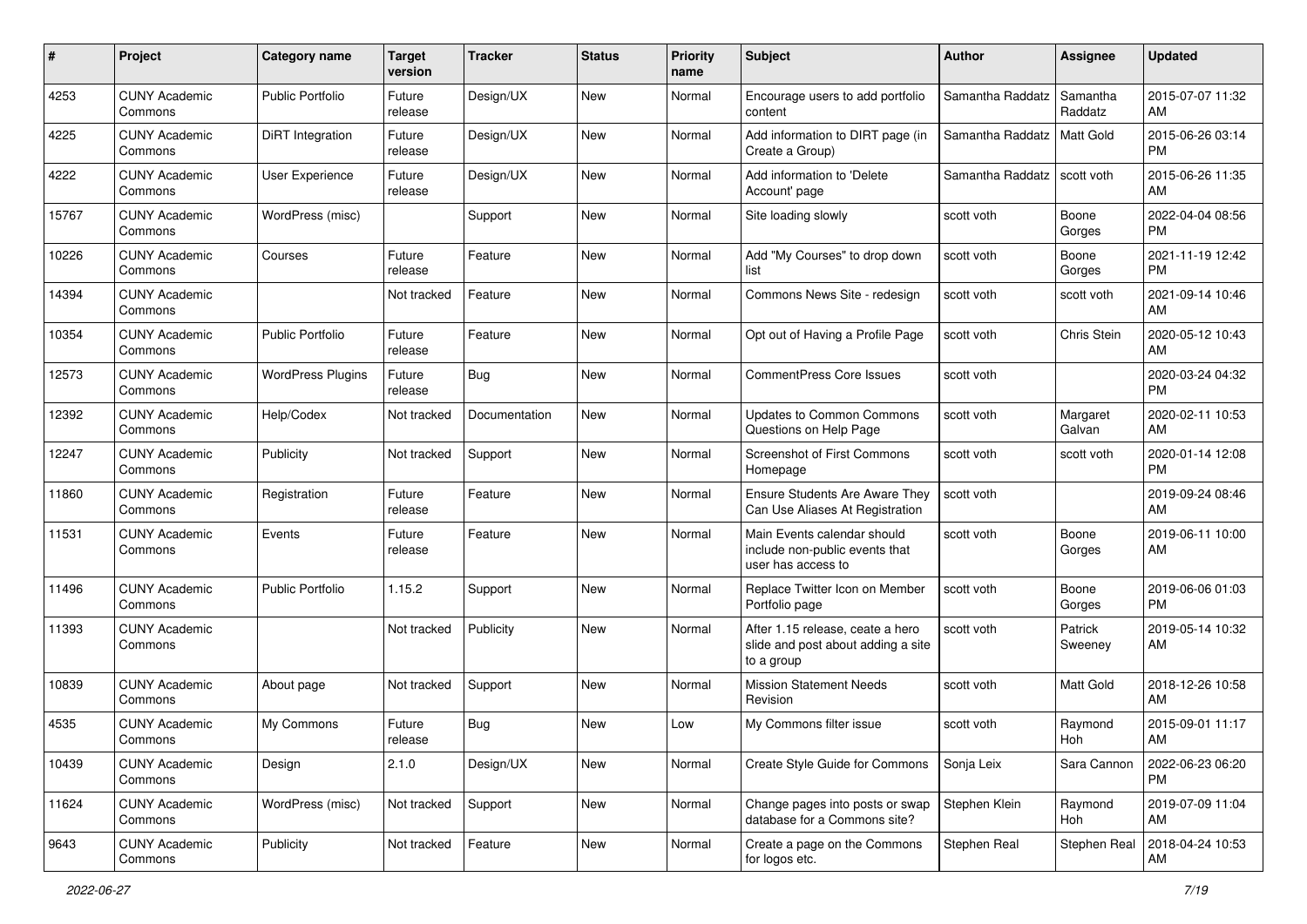| #     | <b>Project</b>                  | <b>Category name</b>           | <b>Target</b><br>version | Tracker    | <b>Status</b> | <b>Priority</b><br>name | <b>Subject</b>                                                              | <b>Author</b>           | Assignee              | Updated                       |
|-------|---------------------------------|--------------------------------|--------------------------|------------|---------------|-------------------------|-----------------------------------------------------------------------------|-------------------------|-----------------------|-------------------------------|
| 8440  | <b>CUNY Academic</b><br>Commons | Onboarding                     | Not tracked              | Bug        | <b>New</b>    | Normal                  | <b>Create Test Email Accounts for</b><br><b>Onboarding Project</b>          | Stephen Real            | Stephen Real          | 2017-08-01 09:49<br><b>PM</b> |
| 4972  | <b>CUNY Academic</b><br>Commons | Analytics                      | Not tracked              | <b>Bug</b> | <b>New</b>    | Normal                  | <b>Newsletter Analytics</b>                                                 | Stephen Real            | Matt Gold             | 2015-12-09 12:54<br>PM        |
| 5679  | <b>CUNY Academic</b><br>Commons | Analytics                      | Not tracked              | Feature    | New           | Normal                  | Logged In Users for GA                                                      | Valerie Townsend        | Valerie<br>Townsend   | 2016-06-11 09:49<br>AM        |
| 4388  | <b>CUNY Academic</b><br>Commons | WordPress (misc)               | Future<br>release        | <b>Bug</b> | Assigned      | Normal                  | Repeated request for<br>authentication.                                     | Alice.Lynn<br>McMichael | Raymond<br><b>Hoh</b> | 2015-08-11 07:35<br><b>PM</b> |
| 12436 | <b>CUNY Academic</b><br>Commons |                                | Not tracked              | Bug        | Assigned      | Normal                  | Nightly system downtime                                                     | Boone Gorges            |                       | 2020-08-01 09:30<br>AM        |
| 3002  | <b>CUNY Academic</b><br>Commons | Search                         | Future<br>release        | Feature    | Assigned      | Normal                  | Overhaul CAC search by using<br>external search appliance                   | <b>Boone Gorges</b>     | Boone<br>Gorges       | 2020-07-15 03:05<br><b>PM</b> |
| 11517 | <b>CUNY Academic</b><br>Commons |                                | Not tracked              | Feature    | Assigned      | Normal                  | wp-accessibility plugin should not<br>strip 'target=" blank" by default     | <b>Boone Gorges</b>     | Laurie Hurson         | 2019-09-24 09:57<br>AM        |
| 1423  | <b>CUNY Academic</b><br>Commons | BuddyPress (misc)              | Future<br>release        | Feature    | Assigned      | Low                     | Show an avatar for pingback<br>comment activity items                       | Boone Gorges            | <b>Tahir Butt</b>     | 2016-10-24 12:03<br><b>PM</b> |
| 5234  | <b>CUNY Academic</b><br>Commons | Membership                     | Future<br>release        | Feature    | Assigned      | Normal                  | Write Unconfirmed patch for WP                                              | Boone Gorges            | Boone<br>Gorges       | 2016-10-24 11:18<br>AM        |
| 1417  | <b>CUNY Academic</b><br>Commons | <b>BuddyPress Docs</b>         | Future<br>release        | Feature    | Assigned      | Low                     | <b>Bulk actions for BuddyPress Docs</b>                                     | <b>Boone Gorges</b>     | Boone<br>Gorges       | 2016-10-17 10:41<br><b>PM</b> |
| 3230  | <b>CUNY Academic</b><br>Commons | Internal Tools and<br>Workflow | Not tracked              | Feature    | Assigned      | High                    | Scripts for quicker<br>provisioning/updating of<br>development environments | Boone Gorges            | Boone<br>Gorges       | 2016-01-26 04:54<br>PM        |
| 1744  | <b>CUNY Academic</b><br>Commons | <b>BuddyPress Docs</b>         | Future<br>release        | Feature    | Assigned      | Normal                  | Spreadsheet-style Docs                                                      | Boone Gorges            | Boone<br>Gorges       | 2015-11-09 06:13<br><b>PM</b> |
| 1165  | <b>CUNY Academic</b><br>Commons | <b>Email Invitations</b>       | Future<br>release        | Feature    | Assigned      | Low                     | Allow saved lists of invitees under<br>Send Invites                         | Boone Gorges            | Boone<br>Gorges       | 2015-11-09 06:03<br><b>PM</b> |
| 1422  | <b>CUNY Academic</b><br>Commons | <b>BuddyPress Docs</b>         | Future<br>release        | Feature    | Assigned      | Normal                  | Make "created Doc" activity icons<br>non-mini                               | Boone Gorges            | Boone<br>Gorges       | 2015-11-09 05:48<br><b>PM</b> |
| 618   | <b>CUNY Academic</b><br>Commons | <b>BuddyPress Docs</b>         | Future<br>release        | Feature    | Assigned      | Normal                  | <b>BuddyPress Docs: export formats</b>                                      | Boone Gorges            | Boone<br>Gorges       | 2015-11-09 05:38<br><b>PM</b> |
| 3192  | <b>CUNY Academic</b><br>Commons | Group Forums                   | Future<br>release        | Feature    | Assigned      | Normal                  | Customizable forum views for<br>bbPress 2.x group forums                    | Boone Gorges            | Raymond<br><b>Hoh</b> | 2015-11-09 12:47<br>PM        |
| 2832  | <b>CUNY Academic</b><br>Commons | <b>Public Portfolio</b>        | Future<br>release        | Feature    | Assigned      | Normal                  | Improve interface for (not)<br>auto-linking profile fields                  | Boone Gorges            | Chris Stein           | 2015-01-05 08:52<br><b>PM</b> |
| 3193  | <b>CUNY Academic</b><br>Commons | Group Forums                   | Future<br>release        | Feature    | Assigned      | Normal                  | bbPress 2.x dynamic roles and<br><b>RBE</b>                                 | Boone Gorges            | Boone<br>Gorges       | 2014-09-30 01:30<br>PM        |
| 3330  | <b>CUNY Academic</b><br>Commons | My Commons                     | Future<br>release        | Feature    | Assigned      | Normal                  | 'Commons Information" tool                                                  | Boone Gorges            | Chris Stein           | 2014-09-22 08:46<br><b>PM</b> |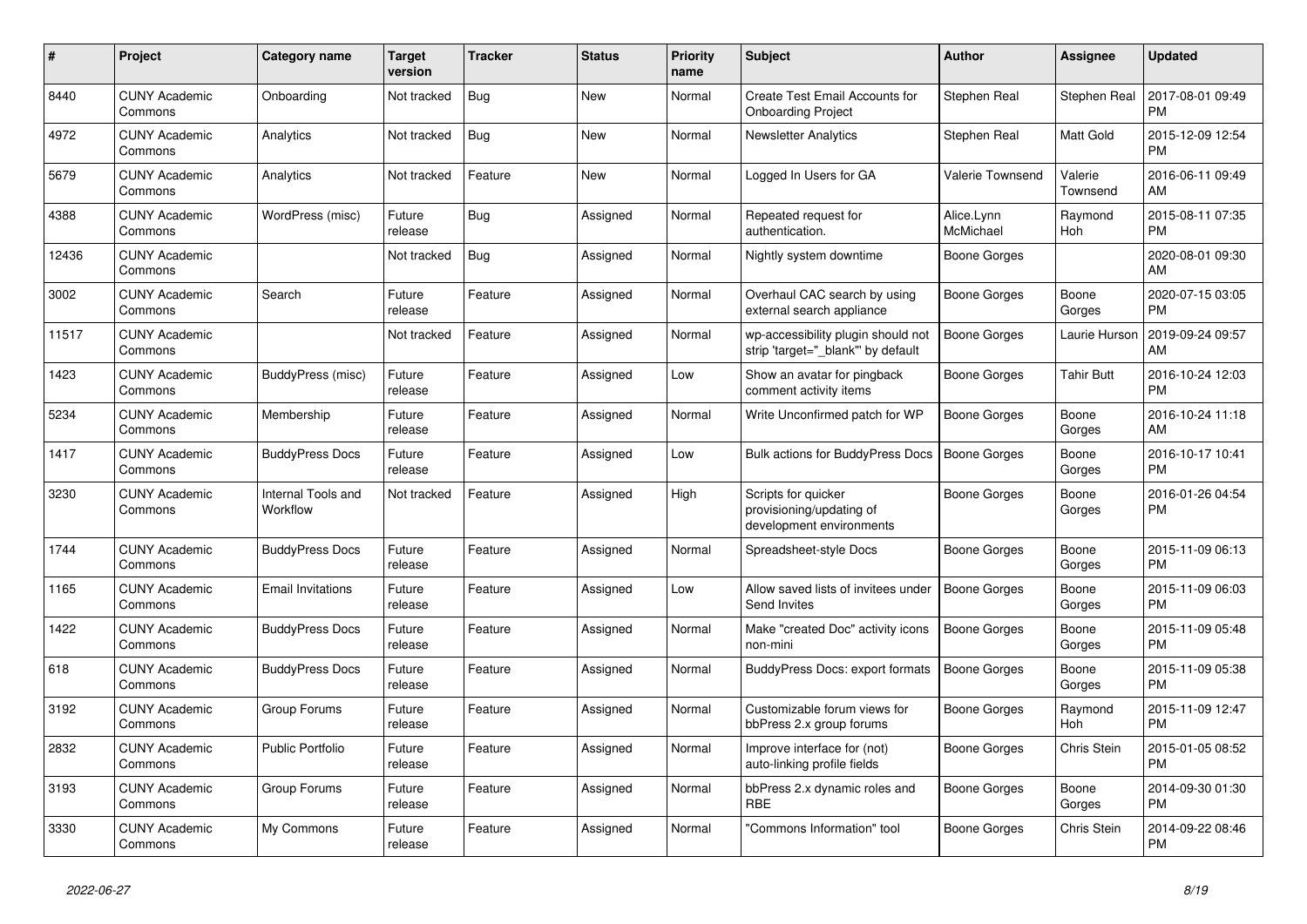| #     | <b>Project</b>                  | Category name            | <b>Target</b><br>version | <b>Tracker</b> | <b>Status</b> | <b>Priority</b><br>name | <b>Subject</b>                                                                             | <b>Author</b>      | <b>Assignee</b>     | <b>Updated</b>                |
|-------|---------------------------------|--------------------------|--------------------------|----------------|---------------|-------------------------|--------------------------------------------------------------------------------------------|--------------------|---------------------|-------------------------------|
| 1983  | <b>CUNY Academic</b><br>Commons | Home Page                | Future<br>release        | Feature        | Assigned      | Low                     | Media Library integration with<br>Featured Content plugin                                  | Boone Gorges       | Dominic<br>Giglio   | 2014-03-17 10:34<br>AM        |
| 1508  | <b>CUNY Academic</b><br>Commons | WordPress (misc)         | Future<br>release        | Feature        | Assigned      | Normal                  | Share login cookies across<br>mapped domains                                               | Boone Gorges       | Boone<br>Gorges     | 2012-07-02 12:12<br><b>PM</b> |
| 1460  | <b>CUNY Academic</b><br>Commons | Analytics                | Future<br>release        | Feature        | Assigned      | Normal                  | Update System Report                                                                       | <b>Brian Foote</b> | Boone<br>Gorges     | 2015-11-09 06:13<br><b>PM</b> |
| 2881  | <b>CUNY Academic</b><br>Commons | <b>Public Portfolio</b>  | Future<br>release        | Feature        | Assigned      | Normal                  | Redesign the UX for Profiles                                                               | Chris Stein        | Chris Stein         | 2016-10-13 12:45<br><b>PM</b> |
| 2666  | <b>CUNY Academic</b><br>Commons | About page               | Not tracked              | Documentation  | Assigned      | Normal                  | <b>Update About Text</b>                                                                   | <b>Chris Stein</b> | Luke Waltzer        | 2016-03-04 11:19<br>AM        |
| 860   | <b>CUNY Academic</b><br>Commons | Design                   | Future<br>release        | Design/UX      | Assigned      | Normal                  | <b>Standardize Button Treatment</b><br><b>Across the Commons</b>                           | Chris Stein        | Chris Stein         | 2014-05-01 09:45<br>AM        |
| 3473  | <b>CUNY Academic</b><br>Commons | <b>User Experience</b>   | Future<br>release        | Feature        | Assigned      | Normal                  | Commons profile: Add help info<br>about "Positions" replacing "title"                      | Keith Miyake       | Samantha<br>Raddatz | 2015-11-09 02:28<br><b>PM</b> |
| 14439 | <b>CUNY Academic</b><br>Commons | Spam/Spam<br>Prevention  | 2.0.2                    | Support        | Assigned      | Normal                  | Aprroved comments held for<br>moderation                                                   | Laurie Hurson      | Raymond<br>Hoh      | 2022-06-14 11:36<br>AM        |
| 2612  | <b>CUNY Academic</b><br>Commons |                          | Not tracked              | Publicity      | Assigned      | Normal                  | Pinterest site for the Commons                                                             | local admin        | Sarah<br>Morgano    | 2016-03-04 11:19<br>AM        |
| 2175  | <b>CUNY Academic</b><br>Commons | WordPress (misc)         | Not tracked              | Support        | Assigned      | Normal                  | Subscibe 2 vs. Jetpack<br>subscription options                                             | local admin        | <b>Matt Gold</b>    | 2016-01-26 04:58<br><b>PM</b> |
| 2610  | <b>CUNY Academic</b><br>Commons | Group Invitations        | Future<br>release        | Feature        | Assigned      | Low                     | Request: Custom invitation<br>message to group invites                                     | local admin        | Boone<br>Gorges     | 2015-11-09 06:13<br><b>PM</b> |
| 2325  | <b>CUNY Academic</b><br>Commons | BuddyPress (misc)        | Future<br>release        | Feature        | Assigned      | Low                     | Profile should have separate<br>fields for first/last names                                | local admin        | Boone<br>Gorges     | 2015-11-09 06:09<br><b>PM</b> |
| 9895  | <b>CUNY Academic</b><br>Commons | Onboarding               | Future<br>release        | Feature        | Assigned      | Normal                  | Add "Accept Invitation"<br>link/button/function to Group<br>and/or Site invitation emails? | Luke Waltzer       | Boone<br>Gorges     | 2018-06-07 12:42<br><b>PM</b> |
| 6392  | <b>CUNY Academic</b><br>Commons | Group Forums             | Future<br>release        | Design/UX      | Assigned      | Low                     | Composition/Preview Panes in<br>Forum Posts                                                | Luke Waltzer       | Paige Dupont        | 2016-10-21 04:26<br><b>PM</b> |
| 5268  | <b>CUNY Academic</b><br>Commons | Group Forums             | Future<br>release        | <b>Bug</b>     | Assigned      | Normal                  | Long-time to post to multiple<br>groups                                                    | Luke Waltzer       | Daniel Jones        | 2016-09-07 06:31<br><b>PM</b> |
| 5225  | <b>CUNY Academic</b><br>Commons | Registration             | Future<br>release        | Feature        | Assigned      | Normal                  | On-boarding Issues                                                                         | Luke Waltzer       | Samantha<br>Raddatz | 2016-02-12 02:58<br><b>PM</b> |
| 8078  | <b>CUNY Academic</b><br>Commons | <b>WordPress Plugins</b> | Future<br>release        | System Upgrade | Assigned      | Normal                  | <b>CommentPress Updates</b>                                                                | Margaret Galvan    | Christian<br>Wach   | 2017-05-08 03:49<br><b>PM</b> |
| 7828  | <b>CUNY Academic</b><br>Commons |                          | Not tracked              | Feature        | Assigned      | Normal                  | Theme Assessment 2017                                                                      | Margaret Galvan    | Margaret<br>Galvan  | 2017-05-02 10:41<br><b>PM</b> |
| 11519 | <b>CUNY Academic</b><br>Commons |                          | Not tracked              | Support        | Assigned      | Normal                  | comment option not appearing                                                               | Marilyn Weber      |                     | 2019-09-24 10:28<br>AM        |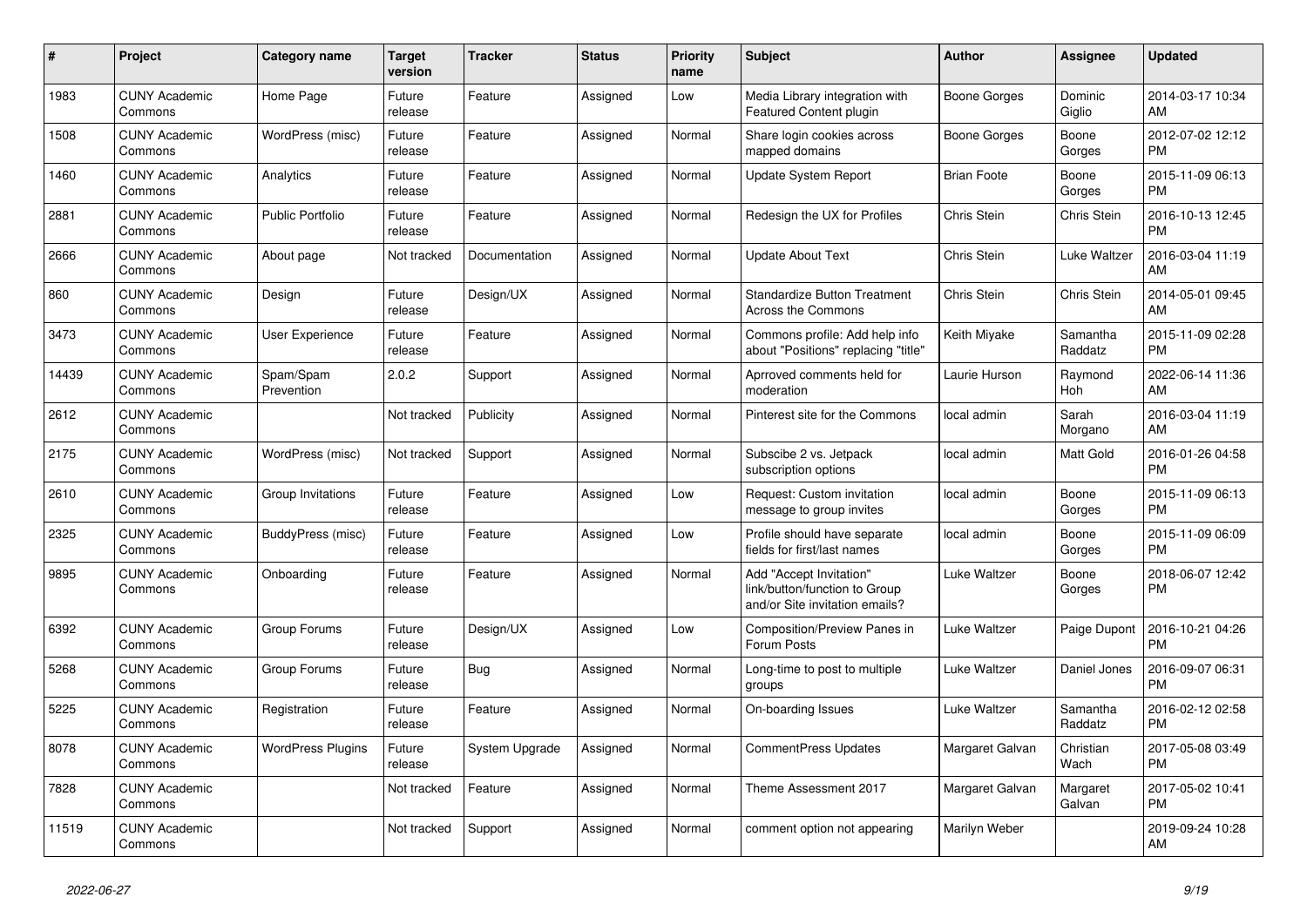| #     | Project                         | <b>Category name</b>       | Target<br>version | <b>Tracker</b> | <b>Status</b> | <b>Priority</b><br>name | <b>Subject</b>                                                   | <b>Author</b>      | <b>Assignee</b>       | <b>Updated</b>                |
|-------|---------------------------------|----------------------------|-------------------|----------------|---------------|-------------------------|------------------------------------------------------------------|--------------------|-----------------------|-------------------------------|
| 9835  | <b>CUNY Academic</b><br>Commons | Group Forums               | Future<br>release | Bug            | Assigned      | Normal                  | add a "like" function?                                           | Marilyn Weber      | <b>Erik Trainer</b>   | 2018-06-05 01:49<br><b>PM</b> |
| 2571  | <b>NYCDH Community</b><br>Site  |                            |                   | Feature        | Assigned      | Normal                  | Add Google custom search box to   Mark Newton<br>homepage        |                    | Raymond<br><b>Hoh</b> | 2013-05-18 07:49<br><b>PM</b> |
| 2574  | NYCDH Community<br>Site         |                            |                   | Feature        | Assigned      | Normal                  | Add Way to Upload Files to<br>Groups                             | <b>Mark Newton</b> | Raymond<br>Hoh        | 2013-05-18 07:46<br><b>PM</b> |
| 2577  | <b>NYCDH Community</b><br>Site  |                            |                   | Feature        | Assigned      | Low                     | Investigate Potential to Add Links<br>to the Forum               | Mark Newton        | Alex Gil              | 2013-05-16 09:40<br><b>PM</b> |
| 15604 | <b>CUNY Academic</b><br>Commons | <b>Email Notifications</b> | Future<br>release | Feature        | Assigned      | Normal                  | <b>Restructure Commons Group</b><br>Digest Email Messages        | Matt Gold          | Boone<br>Gorges       | 2022-05-26 10:45<br>AM        |
| 8900  | <b>CUNY Academic</b><br>Commons | Accessibility              | Future<br>release | Feature        | Assigned      | Normal                  | Look into tools to enforce<br>accessibility in WP environment    | Matt Gold          | Boone<br>Gorges       | 2022-04-26 11:59<br>AM        |
| 8901  | <b>CUNY Academic</b><br>Commons | Accessibility              | Future<br>release | Feature        | Assigned      | Normal                  | Theme analysis for accessibility                                 | Matt Gold          | Boone<br>Gorges       | 2022-04-26 11:59<br>AM        |
| 5581  | <b>CUNY Academic</b><br>Commons | Analytics                  | Future<br>release | Feature        | Assigned      | Normal                  | Explore alternatives to Google<br>Analytics                      | Matt Gold          | Valerie<br>Townsend   | 2020-04-17 03:12<br><b>PM</b> |
| 8836  | <b>CUNY Academic</b><br>Commons | <b>Blogs (BuddyPress)</b>  | Future<br>release | Feature        | Assigned      | Normal                  | Redesign site launch process                                     | <b>Matt Gold</b>   | Boone<br>Gorges       | 2019-10-03 02:49<br><b>PM</b> |
| 8666  | <b>CUNY Academic</b><br>Commons | Teaching                   | Not tracked       | Documentation  | Assigned      | Normal                  | Create Teaching on the<br>Commons Resource Page                  | Matt Gold          | Laurie Hurson         | 2019-09-23 03:16<br><b>PM</b> |
| 5016  | <b>CUNY Academic</b><br>Commons | Events                     | Future<br>release | Feature        | Assigned      | Low                     | Allow comments to be posted on<br>events                         | Matt Gold          | Raymond<br>Hoh        | 2019-03-01 02:23<br><b>PM</b> |
| 10659 | <b>CUNY Academic</b><br>Commons | Group Forums               | Future<br>release | Feature        | Assigned      | Normal                  | Post to multiple groups via email                                | <b>Matt Gold</b>   | Raymond<br>Hoh        | 2018-11-15 12:54<br>AM        |
| 9028  | <b>CUNY Academic</b><br>Commons | Onboarding                 | Future<br>release | Feature        | Assigned      | Normal                  | suggest groups to new members<br>during the registration process | Matt Gold          | Chris Stein           | 2018-10-24 12:34<br><b>PM</b> |
| 9941  | <b>CUNY Academic</b><br>Commons | Wiki                       | Not tracked       | Support        | Assigned      | Normal                  | Wiki functionality                                               | Matt Gold          | Boone<br>Gorges       | 2018-06-26 10:57<br>AM        |
| 3768  | <b>CUNY Academic</b><br>Commons | <b>Public Portfolio</b>    | Future<br>release | Feature        | Assigned      | Normal                  | Institutions/Past positions on<br>public portfolios              | <b>Matt Gold</b>   | Boone<br>Gorges       | 2018-04-23 10:44<br>AM        |
| 9015  | <b>CUNY Academic</b><br>Commons | Groups (misc)              | Not tracked       | Outreach       | Assigned      | Normal                  | Email group admins the email<br>addresses of their groups        | Matt Gold          | Matt Gold             | 2018-01-02 09:54<br>AM        |
| 8992  | <b>NYCDH Community</b><br>Site  |                            |                   | <b>Bug</b>     | Assigned      | Normal                  | Multiple RBE error reports                                       | Matt Gold          | Raymond<br><b>Hoh</b> | 2017-12-11 05:43<br><b>PM</b> |
| 8976  | <b>CUNY Academic</b><br>Commons | Reply By Email             | Not tracked       | Feature        | Assigned      | Normal                  | Package RBE new topics<br>posting?                               | Matt Gold          | Raymond<br>Hoh        | 2017-12-04 02:34<br><b>PM</b> |
| 8898  | <b>CUNY Academic</b><br>Commons | Social Paper               | Not tracked       | Feature        | Assigned      | Normal                  | Usage data on docs and social<br>paper                           | Matt Gold          | Matt Gold             | 2017-11-16 11:32<br>AM        |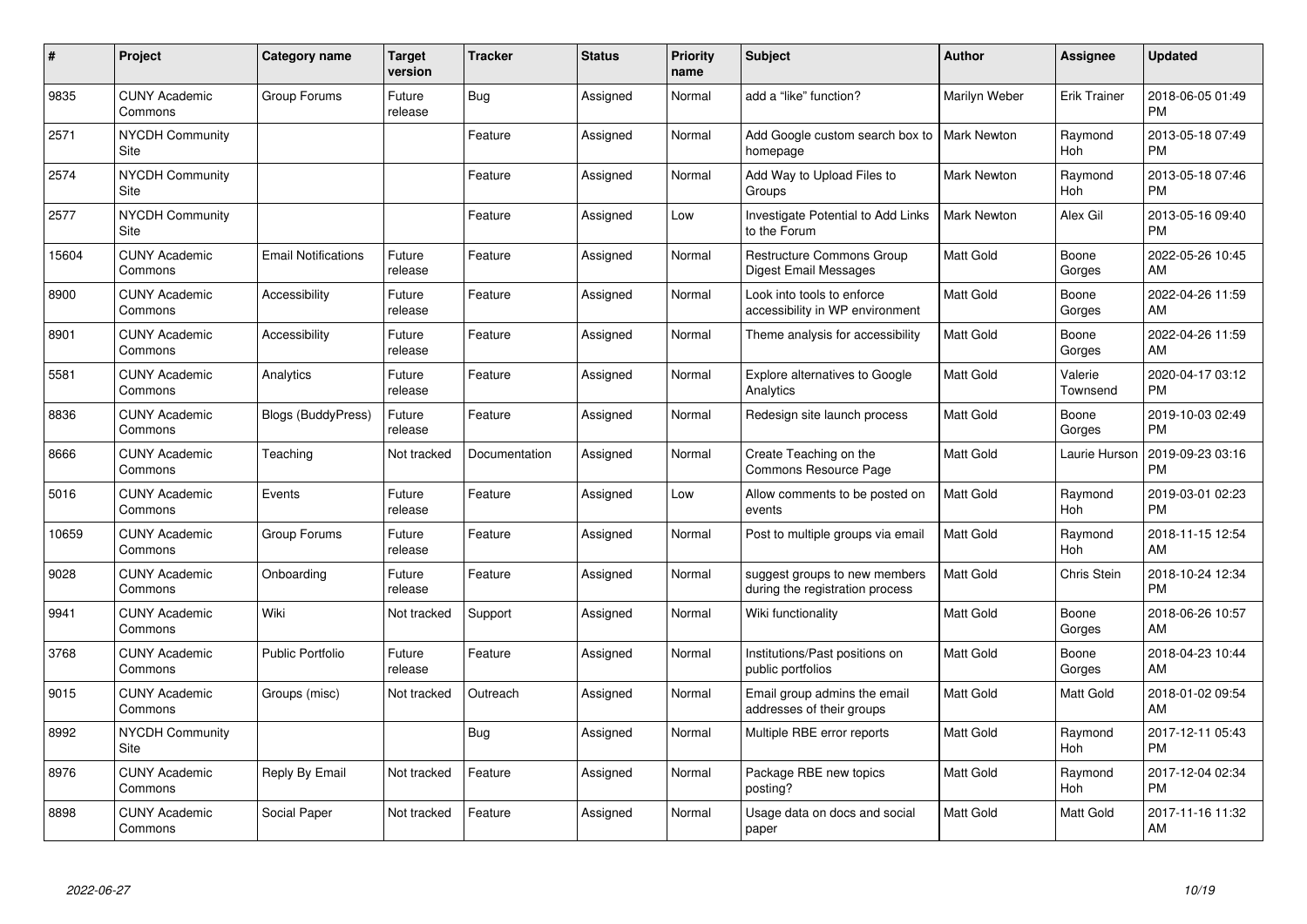| #    | Project                         | <b>Category name</b>      | <b>Target</b><br>version | <b>Tracker</b> | <b>Status</b> | <b>Priority</b><br>name | <b>Subject</b>                                                                            | Author           | <b>Assignee</b>     | <b>Updated</b>                |
|------|---------------------------------|---------------------------|--------------------------|----------------|---------------|-------------------------|-------------------------------------------------------------------------------------------|------------------|---------------------|-------------------------------|
| 8837 | <b>CUNY Academic</b><br>Commons |                           | Not tracked              | Feature        | Assigned      | Normal                  | Create a form to request info from<br>people requesting premium<br>themes and plugins     | <b>Matt Gold</b> | Marilyn<br>Weber    | 2017-11-14 03:35<br><b>PM</b> |
| 8902 | <b>CUNY Academic</b><br>Commons | Design                    | Not tracked              | Feature        | Assigned      | Normal                  | Report back on research on<br><b>BuddyPress themes</b>                                    | <b>Matt Gold</b> | Michael Smith       | 2017-11-10 12:31<br>PM        |
| 5316 | <b>CUNY Academic</b><br>Commons | User Experience           | Future<br>release        | Feature        | Assigned      | Normal                  | Prompt user email address<br>updates                                                      | Matt Gold        | Stephen Real        | 2016-12-21 03:30<br><b>PM</b> |
| 4980 | <b>CUNY Academic</b><br>Commons | Home Page                 | Future<br>release        | Feature        | Assigned      | Normal                  | CAC Featured Content -- Adding<br>Randomization                                           | Matt Gold        | Boone<br>Gorges     | 2016-12-12 03:01<br><b>PM</b> |
| 6995 | <b>CUNY Academic</b><br>Commons | Home Page                 | Not tracked              | Bug            | Assigned      | Normal                  | member filter on homepage not<br>working                                                  | <b>Matt Gold</b> | Raymond<br>Hoh      | 2016-12-11 09:46<br><b>PM</b> |
| 6671 | <b>CUNY Academic</b><br>Commons | Reply By Email            | Not tracked              | <b>Bug</b>     | Assigned      | Normal                  | "Post too often" RBE error<br>message                                                     | <b>Matt Gold</b> | Raymond<br>Hoh      | 2016-11-11 09:55<br>AM        |
| 6426 | <b>CUNY Academic</b><br>Commons | Spam/Spam<br>Prevention   | Future<br>release        | Feature        | Assigned      | Normal                  | Force captcha on all comments?                                                            | <b>Matt Gold</b> | <b>Tahir Butt</b>   | 2016-10-24 02:06<br><b>PM</b> |
| 3090 | <b>CUNY Academic</b><br>Commons | Twitter page              | Future<br>release        | Feature        | Assigned      | Normal                  | Prevent Retweets from showing<br>up on Commons twitter page                               | <b>Matt Gold</b> | <b>Tahir Butt</b>   | 2016-10-24 11:31<br>AM        |
| 6298 | <b>CUNY Academic</b><br>Commons | User Experience           | Not tracked              | Design/UX      | Assigned      | Normal                  | Examine data from survey                                                                  | <b>Matt Gold</b> | Margaret<br>Galvan  | 2016-10-14 12:16<br><b>PM</b> |
| 4903 | <b>CUNY Academic</b><br>Commons | Events                    | Future<br>release        | Design/UX      | Assigned      | Normal                  | Improving visual appearance of<br>event calendars                                         | <b>Matt Gold</b> | Boone<br>Gorges     | 2016-10-13 11:51<br>AM        |
| 5696 | <b>CUNY Academic</b><br>Commons | Events                    | Future<br>release        | Feature        | Assigned      | Normal                  | Events Calendar - display options<br>/ calendar aggregation                               | <b>Matt Gold</b> | Boone<br>Gorges     | 2016-10-13 11:44<br>AM        |
| 6115 | <b>CUNY Academic</b><br>Commons | Publicity                 | Not tracked              | Feature        | Assigned      | Normal                  | create digital signage for GC                                                             | Matt Gold        | scott voth          | 2016-10-11 10:09<br><b>PM</b> |
| 5955 | <b>CUNY Academic</b><br>Commons | Outreach                  | Future<br>release        | Feature        | Assigned      | Normal                  | Create auto-newsletter for<br>commons members                                             | <b>Matt Gold</b> | Luke Waltzer        | 2016-08-30 10:34<br>AM        |
| 5691 | <b>CUNY Academic</b><br>Commons | <b>Blogs (BuddyPress)</b> | Future<br>release        | Bug            | Assigned      | High                    | Differing numbers on Sites display   Matt Gold                                            |                  | Raymond<br>Hoh      | 2016-06-13 01:37<br><b>PM</b> |
| 4986 | <b>CUNY Academic</b><br>Commons | ZenDesk                   | Not tracked              | Support        | Assigned      | Normal                  | Prepare documentation for<br>Zendesk re web widget                                        | <b>Matt Gold</b> | Samantha<br>Raddatz | 2016-02-25 03:09<br><b>PM</b> |
| 636  | <b>CUNY Academic</b><br>Commons | WordPress (misc)          | Not tracked              | Support        | Assigned      | Normal                  | Create Lynda.com-like Table of<br><b>Contents for Prospective Tutorial</b><br>Screencasts | Matt Gold        | scott voth          | 2016-02-23 03:12<br><b>PM</b> |
| 4070 | <b>CUNY Academic</b><br>Commons | Analytics                 | Not tracked              | Support        | Assigned      | Normal                  | Request for JITP site analytics                                                           | Matt Gold        | Seth Persons        | 2016-02-23 03:09<br>PM        |
| 1105 | <b>CUNY Academic</b><br>Commons | WordPress (misc)          | Future<br>release        | Feature        | Assigned      | Normal                  | Rephrase Blog Privacy Options                                                             | Matt Gold        | Samantha<br>Raddatz | 2015-11-09 06:19<br><b>PM</b> |
| 554  | <b>CUNY Academic</b><br>Commons | BuddyPress (misc)         | Future<br>release        | Feature        | Assigned      | Normal                  | Add Trackback notifications to<br>site-wide activity feed                                 | Matt Gold        | Boone<br>Gorges     | 2015-11-09 06:19<br><b>PM</b> |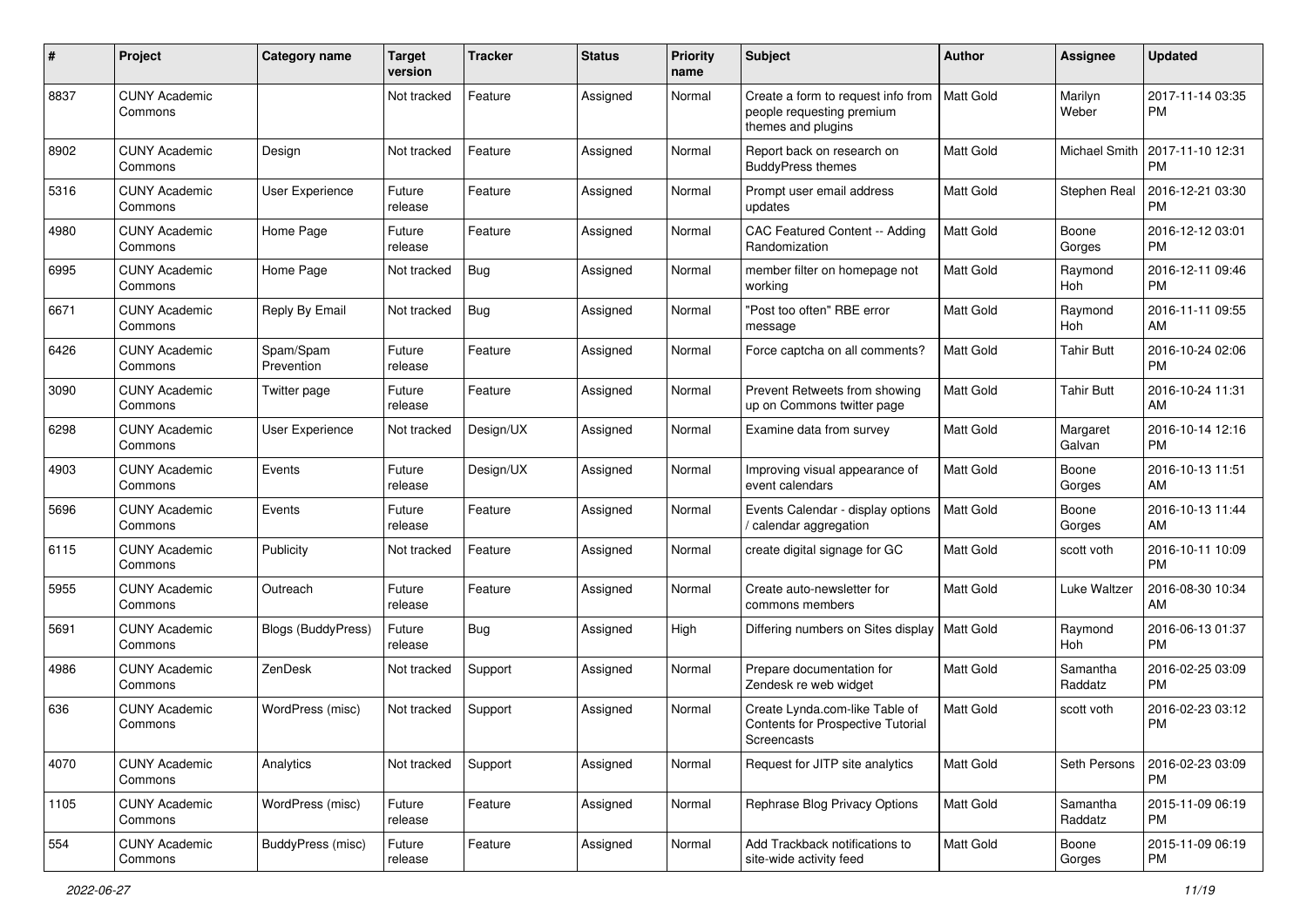| #    | <b>Project</b>                  | Category name              | <b>Target</b><br>version | <b>Tracker</b> | <b>Status</b> | <b>Priority</b><br>name | <b>Subject</b>                                                                | <b>Author</b>    | Assignee              | Updated                       |
|------|---------------------------------|----------------------------|--------------------------|----------------|---------------|-------------------------|-------------------------------------------------------------------------------|------------------|-----------------------|-------------------------------|
| 365  | <b>CUNY Academic</b><br>Commons | WordPress (misc)           | Future<br>release        | Feature        | Assigned      | Normal                  | <b>Create Mouseover Tooltips</b><br>throughout Site                           | Matt Gold        | Chris Stein           | 2015-11-09 06:18<br><b>PM</b> |
| 497  | <b>CUNY Academic</b><br>Commons | <b>WordPress Plugins</b>   | Future<br>release        | Feature        | Assigned      | Normal                  | Drag and Drop Ordering on<br>Gallery Post Plugin                              | Matt Gold        | Ron Rennick           | 2015-11-09 06:18<br>РM        |
| 287  | <b>CUNY Academic</b><br>Commons | WordPress (misc)           | Future<br>release        | Feature        | Assigned      | Normal                  | Create troubleshooting tool for<br>account sign-up                            | Matt Gold        | Boone<br>Gorges       | 2015-11-09 06:17<br><b>PM</b> |
| 2523 | <b>CUNY Academic</b><br>Commons | <b>BuddyPress Docs</b>     | Future<br>release        | Feature        | Assigned      | Normal                  | Allow Users to Upload Images to<br><b>BP</b> Docs                             | Matt Gold        | Boone<br>Gorges       | 2015-11-09 06:14<br><b>PM</b> |
| 2013 | <b>CUNY Academic</b><br>Commons | <b>Public Portfolio</b>    | Future<br>release        | Feature        | Assigned      | Low                     | Have Profile Privacy Options<br>show up only for filled-in fields             | Matt Gold        | Boone<br>Gorges       | 2015-11-09 06:09<br><b>PM</b> |
| 333  | <b>CUNY Academic</b><br>Commons | <b>Email Notifications</b> | Future<br>release        | Feature        | Assigned      | Low                     | Delay Forum Notification Email<br>Delivery Until After Editing Period<br>Ends | Matt Gold        | Raymond<br>Hoh        | 2015-11-09 06:01<br>PM        |
| 1192 | <b>CUNY Academic</b><br>Commons | <b>Group Files</b>         | Future<br>release        | Feature        | Assigned      | Low                     | When posting group files, allow<br>users to add a category without<br>saving  | Matt Gold        | Raymond<br><b>Hoh</b> | 2015-11-09 05:53<br>PM        |
| 653  | <b>CUNY Academic</b><br>Commons | Group Blogs                | Future<br>release        | Feature        | Assigned      | Normal                  | Redesign Integration of Groups<br>and Blogs                                   | <b>Matt Gold</b> | Samantha<br>Raddatz   | 2015-11-09 05:40<br><b>PM</b> |
| 310  | <b>CUNY Academic</b><br>Commons | BuddyPress (misc)          | Future<br>release        | Feature        | Assigned      | Low                     | <b>Friend Request Email</b>                                                   | Matt Gold        | Samantha<br>Raddatz   | 2015-11-09 05:08<br><b>PM</b> |
| 3517 | <b>CUNY Academic</b><br>Commons | My Commons                 | Future<br>release        | Feature        | Assigned      | Normal                  | Mute/Unmute My Commons<br>updates                                             | Matt Gold        | Raymond<br>Hoh        | 2015-11-09 01:19<br><b>PM</b> |
| 4661 | <b>CUNY Academic</b><br>Commons | <b>User Experience</b>     | Future<br>release        | Bug            | Assigned      | Normal                  | <b>Simplify Events text</b>                                                   | <b>Matt Gold</b> | Samantha<br>Raddatz   | 2015-10-02 09:06<br><b>PM</b> |
| 4404 | <b>CUNY Academic</b><br>Commons | Public Portfolio           | Future<br>release        | Design/UX      | Assigned      | Normal                  | Change color of permissions info<br>on portfolio editing interface            | Matt Gold        | Samantha<br>Raddatz   | 2015-08-11 05:28<br><b>PM</b> |
| 4235 | <b>CUNY Academic</b><br>Commons |                            | Not tracked              | Design/UX      | Assigned      | Normal                  | Explore user experience around<br>comments on forum topics vs<br>docs         | Matt Gold        | Samantha<br>Raddatz   | 2015-07-21 10:23<br>AM        |
| 4238 | <b>CUNY Academic</b><br>Commons | Events                     | Future<br>release        | Feature        | Assigned      | Normal                  | Copy Events to Other Groups?                                                  | Matt Gold        | Boone<br>Gorges       | 2015-07-02 10:08<br>AM        |
| 4053 | <b>CUNY Academic</b><br>Commons | Events                     | Future<br>release        | Feature        | Assigned      | Normal                  | Create new tab for past events                                                | Matt Gold        | Boone<br>Gorges       | 2015-05-12 02:10<br><b>PM</b> |
| 4027 | <b>CUNY Academic</b><br>Commons | Commons In A Box           | Not tracked              | Design/UX      | Assigned      | Normal                  | Usability review of CBOX update<br>procedures                                 | Matt Gold        | Samantha<br>Raddatz   | 2015-05-11 06:36<br><b>PM</b> |
| 3536 | <b>CUNY Academic</b><br>Commons | My Commons                 | Future<br>release        | Feature        | Assigned      | Normal                  | Infinite Scroll on My Commons<br>page                                         | Matt Gold        | Raymond<br>Hoh        | 2015-04-13 04:42<br><b>PM</b> |
| 3662 | <b>CUNY Academic</b><br>Commons | <b>SEO</b>                 | Future<br>release        | Feature        | Assigned      | Normal                  | Duplicate Content/SEO/Google<br>issues                                        | Matt Gold        | Raymond<br>Hoh        | 2015-04-13 04:37<br><b>PM</b> |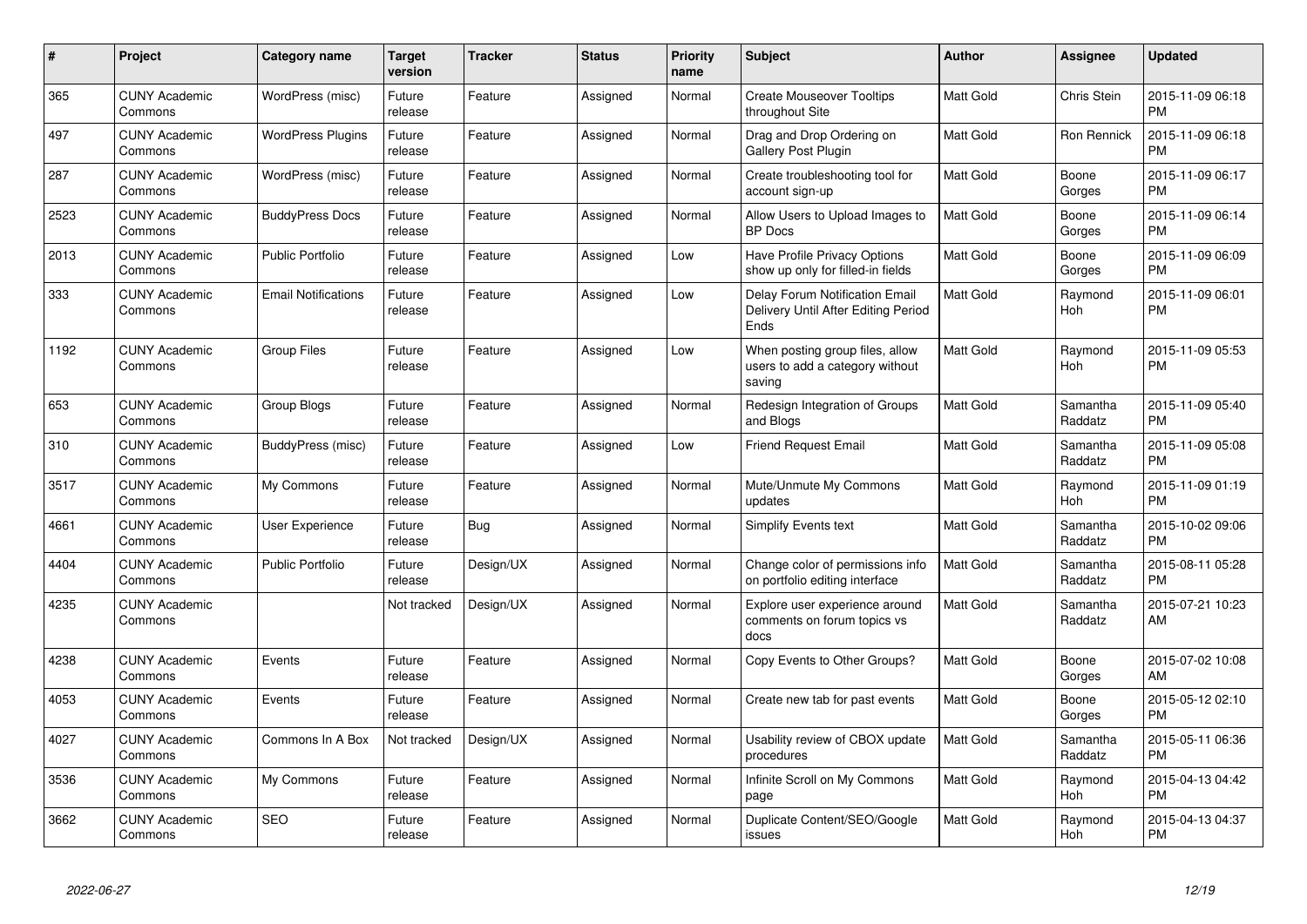| #    | Project                         | <b>Category name</b>     | <b>Target</b><br>version | <b>Tracker</b> | <b>Status</b> | <b>Priority</b><br>name | <b>Subject</b>                                                                | Author           | <b>Assignee</b>   | <b>Updated</b>                |
|------|---------------------------------|--------------------------|--------------------------|----------------|---------------|-------------------------|-------------------------------------------------------------------------------|------------------|-------------------|-------------------------------|
| 370  | <b>CUNY Academic</b><br>Commons | Registration             | Future<br>release        | Feature        | Assigned      | High                    | Guest Accounts                                                                | Matt Gold        | Matt Gold         | 2015-04-09 09:33<br><b>PM</b> |
| 3577 | <b>CUNY Academic</b><br>Commons | My Commons               | Future<br>release        | Design/UX      | Assigned      | Normal                  | Replies to items in My Commons                                                | Matt Gold        | Raymond<br>Hoh    | 2015-04-09 05:19<br><b>PM</b> |
| 3770 | <b>CUNY Academic</b><br>Commons | <b>Public Portfolio</b>  | Future<br>release        | Feature        | Assigned      | Normal                  | Improve Layout/Formatting of<br>Positions Area on Public<br><b>Portfolios</b> | Matt Gold        | Chris Stein       | 2015-04-01 09:17<br><b>PM</b> |
| 3308 | <b>CUNY Academic</b><br>Commons | Group Invitations        | Future<br>release        | Feature        | Assigned      | Normal                  | Allow members to rescind group<br>invitations                                 | Matt Gold        | Boone<br>Gorges   | 2015-04-01 08:53<br><b>PM</b> |
| 3759 | <b>CUNY Academic</b><br>Commons | WordPress (misc)         | Future<br>release        | Feature        | Assigned      | Normal                  | Review Interface for Adding Users<br>to Blogs                                 | <b>Matt Gold</b> | Boone<br>Gorges   | 2015-03-24 05:52<br><b>PM</b> |
| 3042 | <b>CUNY Academic</b><br>Commons | <b>Public Portfolio</b>  | Future<br>release        | Feature        | Assigned      | Normal                  | Browsing member interests                                                     | <b>Matt Gold</b> | Boone<br>Gorges   | 2015-03-21 09:04<br><b>PM</b> |
| 1562 | <b>CUNY Academic</b><br>Commons | <b>WordPress Plugins</b> | Future<br>release        | Feature        | Assigned      | Low                     | Play with NYT Collaborative<br><b>Authoring Tool</b>                          | Matt Gold        | Boone<br>Gorges   | 2015-01-05 08:47<br><b>PM</b> |
| 658  | <b>CUNY Academic</b><br>Commons | <b>WordPress Plugins</b> | Future<br>release        | Feature        | Assigned      | Normal                  | Rebulid Sitewide Tag Suggestion                                               | <b>Matt Gold</b> | Boone<br>Gorges   | 2015-01-05 08:47<br><b>PM</b> |
| 412  | <b>CUNY Academic</b><br>Commons | <b>WordPress Themes</b>  | Future<br>release        | Feature        | Assigned      | Normal                  | <b>Featured Themes</b>                                                        | Matt Gold        | Dominic<br>Giglio | 2015-01-05 08:44<br><b>PM</b> |
| 3524 | <b>CUNY Academic</b><br>Commons | Documentation            | Not tracked              | Documentation  | Assigned      | Normal                  | Post describing all you can do<br>when starting up a new<br>blog/group        | <b>Matt Gold</b> | scott voth        | 2014-10-04 12:56<br><b>PM</b> |
| 2223 | <b>CUNY Academic</b><br>Commons | <b>WordPress Plugins</b> | Future<br>release        | Feature        | Assigned      | Low                     | Add Participad to the CUNY<br><b>Academic Commons</b>                         | <b>Matt Gold</b> | Boone<br>Gorges   | 2014-09-17 10:03<br><b>PM</b> |
| 3354 | <b>CUNY Academic</b><br>Commons | <b>Group Files</b>       | Future<br>release        | Feature        | Assigned      | Low                     | Allow Group Download of Multiple<br><b>Selected Files</b>                     | Matt Gold        | Chris Stein       | 2014-08-01 08:50<br>AM        |
| 3220 | <b>CUNY Academic</b><br>Commons | <b>Public Portfolio</b>  | Future<br>release        | Feature        | Assigned      | Normal                  | Add indent/outdent option to<br>Formatting Buttons on Profile<br>Page         | Matt Gold        | Boone<br>Gorges   | 2014-05-21 10:39<br><b>PM</b> |
| 3080 | <b>CUNY Academic</b><br>Commons | <b>Group Files</b>       | Future<br>release        | Feature        | Assigned      | Low                     | Create a system to keep track of<br>file changes                              | <b>Matt Gold</b> | Boone<br>Gorges   | 2014-02-26 10:04<br><b>PM</b> |
| 2618 | <b>NYCDH Community</b><br>Site  |                          |                          | Bug            | Assigned      | Low                     | Mark blogs as spam when created   Matt Gold<br>by users marked as spam        |                  | Boone<br>Gorges   | 2013-06-09 11:38<br>PM        |
| 940  | <b>CUNY Academic</b><br>Commons | Redmine                  | Future<br>release        | Feature        | Assigned      | Low                     | Communication with users after<br>releases                                    | Matt Gold        | Dominic<br>Giglio | 2012-09-09 04:36<br><b>PM</b> |
| 599  | <b>CUNY Academic</b><br>Commons | BuddyPress (misc)        | Future<br>release        | Feature        | Assigned      | Normal                  | Consider adding rating plugins for   Matt Gold<br>BuddyPress/BBPress          |                  | Boone<br>Gorges   | 2011-08-22 06:50<br><b>PM</b> |
| 635  | <b>CUNY Academic</b><br>Commons | BuddyPress (misc)        | Future<br>release        | Feature        | Assigned      | Normal                  | Big Blue Button -<br>Videoconferencing in Groups and<br>Blogs                 | Matt Gold        | Boone<br>Gorges   | 2011-03-14 03:24<br>PM        |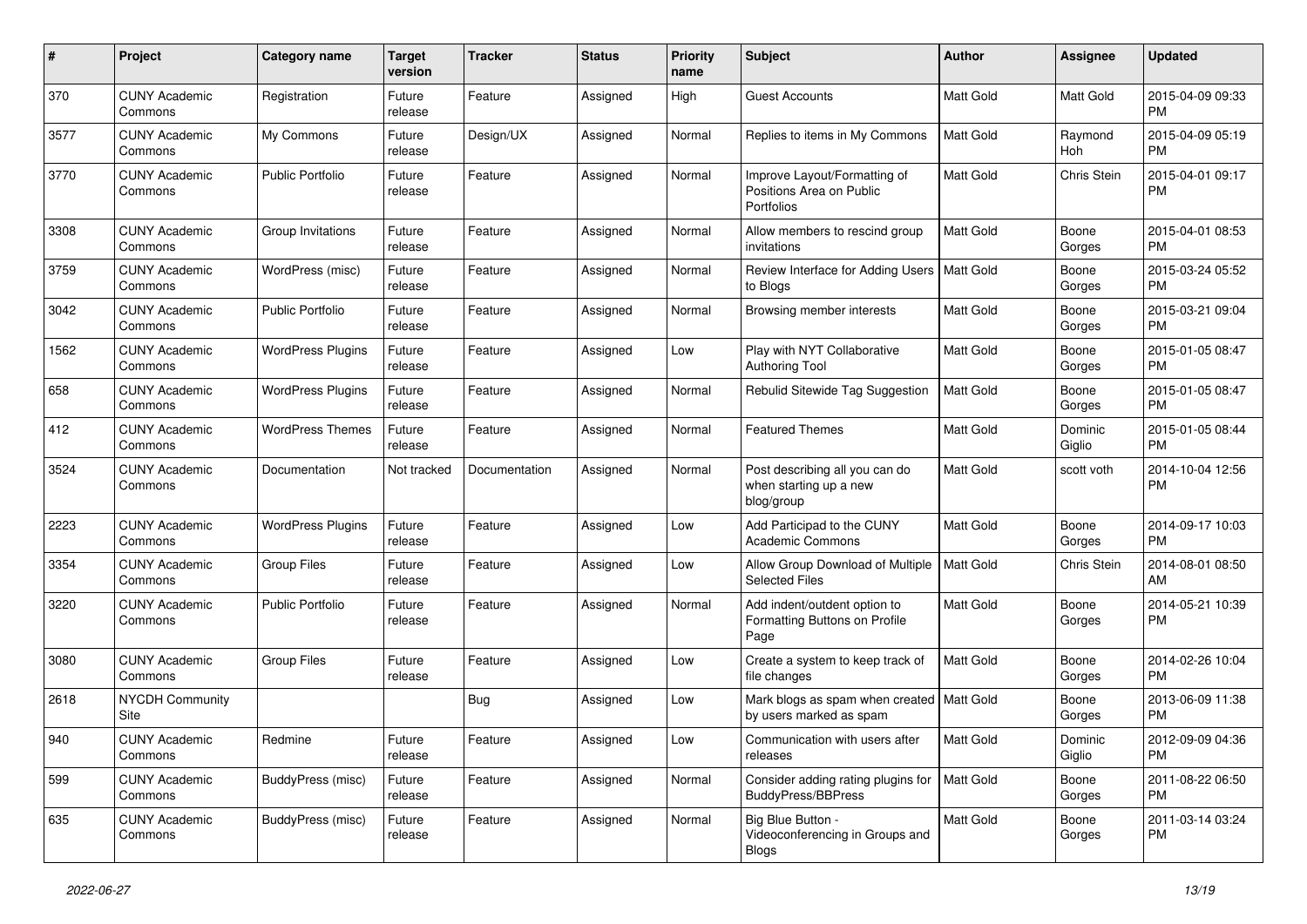| $\pmb{\#}$ | <b>Project</b>                  | Category name            | <b>Target</b><br>version | <b>Tracker</b> | <b>Status</b> | <b>Priority</b><br>name | <b>Subject</b>                                                             | <b>Author</b>     | <b>Assignee</b>       | <b>Updated</b>                |
|------------|---------------------------------|--------------------------|--------------------------|----------------|---------------|-------------------------|----------------------------------------------------------------------------|-------------------|-----------------------|-------------------------------|
| 500        | <b>CUNY Academic</b><br>Commons | BuddyPress (misc)        | Future<br>release        | Feature        | Assigned      | Normal                  | <b>Export Group Data</b>                                                   | <b>Matt Gold</b>  | Boone<br>Gorges       | 2010-12-19 12:09<br><b>PM</b> |
| 435        | <b>CUNY Academic</b><br>Commons | BuddyPress (misc)        | Future<br>release        | Feature        | Assigned      | Normal                  | Include Avatar Images in Forum<br><b>Post Notification Emails</b>          | <b>Matt Gold</b>  | Boone<br>Gorges       | 2010-12-08 12:40<br><b>PM</b> |
| 377        | <b>CUNY Academic</b><br>Commons | BuddyPress (misc)        | Future<br>release        | Feature        | Assigned      | Normal                  | Like buttons                                                               | Matt Gold         | Boone<br>Gorges       | 2010-11-16 05:13<br><b>PM</b> |
| 481        | <b>CUNY Academic</b><br>Commons | Groups (misc)            | Future<br>release        | Feature        | Assigned      | Normal                  | ability to archive inactive groups<br>and blogs                            | Michael Mandiberg | Samantha<br>Raddatz   | 2015-11-09 05:56<br><b>PM</b> |
| 2167       | <b>CUNY Academic</b><br>Commons | WordPress (misc)         | Future<br>release        | Bug            | Assigned      | Normal                  | <b>CAC-Livestream Plugin Issues</b>                                        | Michael Smith     | Dominic<br>Giglio     | 2015-01-02 03:06<br><b>PM</b> |
| 3458       | <b>CUNY Academic</b><br>Commons | Groups (misc)            | Future<br>release        | Feature        | Assigned      | Normal                  | Filter Members of Group by<br>Campus                                       | Michael Smith     | Samantha<br>Raddatz   | 2014-09-26 08:32<br><b>PM</b> |
| 2754       | <b>CUNY Academic</b><br>Commons | Design                   | Future<br>release        | Feature        | Assigned      | Normal                  | Determine strategy for CAC logo<br>handling in top header                  | Micki Kaufman     | Chris Stein           | 2015-01-05 08:53<br><b>PM</b> |
| 3510       | <b>CUNY Academic</b><br>Commons | Publicity                | 1.7                      | Publicity      | Assigned      | Normal                  | Post on the News Blog re: 'My<br>Commons'                                  | Micki Kaufman     | Sarah<br>Morgano      | 2014-10-15 11:18<br>AM        |
| 3511       | <b>CUNY Academic</b><br>Commons | Publicity                | 1.7                      | Publicity      | Assigned      | Normal                  | Social media for 1.7                                                       | Micki Kaufman     | Sarah<br>Morgano      | 2014-10-14 03:32<br><b>PM</b> |
| 3475       | <b>CUNY Academic</b><br>Commons | Events                   | Future<br>release        | Feature        | Assigned      | Normal                  | Request to add plugin to<br>streamline room<br>booking/appointment booking | Naomi Barrettara  | Boone<br>Gorges       | 2014-12-01 05:14<br><b>PM</b> |
| 58         | <b>CUNY Academic</b><br>Commons | BuddyPress (misc)        | Future<br>release        | Feature        | Assigned      | Low                     | Make member search sortable by<br>last name                                | Roberta Brody     | Boone<br>Gorges       | 2010-08-26 02:38<br><b>PM</b> |
| 4221       | <b>CUNY Academic</b><br>Commons | Group Forums             | Future<br>release        | Design/UX      | Assigned      | Normal                  | Add 'Number of Posts' display<br>option to Forum page                      | Samantha Raddatz  | Samantha<br>Raddatz   | 2015-06-26 02:21<br><b>PM</b> |
| 1888       | <b>CUNY Academic</b><br>Commons | Home Page                | Future<br>release        | Feature        | Assigned      | Normal                  | Refactor BP MPO Activity Filter to<br>support proper pagination            | Sarah Morgano     | Boone<br>Gorges       | 2014-05-01 07:11<br><b>PM</b> |
| 585        | <b>CUNY Academic</b><br>Commons | Group Forums             | Future<br>release        | Feature        | Assigned      | Normal                  | Merge Forum Topics                                                         | Sarah Morgano     | Boone<br>Gorges       | 2011-07-06 04:11<br><b>PM</b> |
| 13946      | <b>CUNY Academic</b><br>Commons | <b>WordPress Plugins</b> | 2.1.0                    | Support        | Assigned      | Normal                  | Custom Embed handler For<br>OneDrive files                                 | scott voth        | Raymond<br><b>Hoh</b> | 2022-05-26 10:46<br>AM        |
| 5827       | <b>CUNY Academic</b><br>Commons | <b>Public Portfolio</b>  | Future<br>release        | <b>Bug</b>     | Assigned      | Normal                  | Academic Interests square<br>bracket links not working                     | scott voth        | Chris Stein           | 2016-08-11 11:59<br><b>PM</b> |
| 4438       | <b>CUNY Academic</b><br>Commons | Events                   | Future<br>release        | <b>Bug</b>     | Assigned      | Normal                  | Events Calendar - Export<br><b>Recurring Events</b>                        | scott voth        | Daniel Jones          | 2016-05-23 04:25<br><b>PM</b> |
| 519        | <b>CUNY Academic</b><br>Commons | <b>BuddyPress Docs</b>   | Future<br>release        | Feature        | Assigned      | Low                     | TOC for individual docs - for new<br>BP "wiki-like" plugin                 | scott voth        | Boone<br>Gorges       | 2015-11-09 05:54<br><b>PM</b> |
| 3492       | <b>CUNY Academic</b><br>Commons | <b>WordPress Themes</b>  | Future<br>release        | Support        | Assigned      | Normal                  | Add CBOX theme to the<br>Commons                                           | scott voth        | Raymond<br>Hoh        | 2014-10-08 05:55<br><b>PM</b> |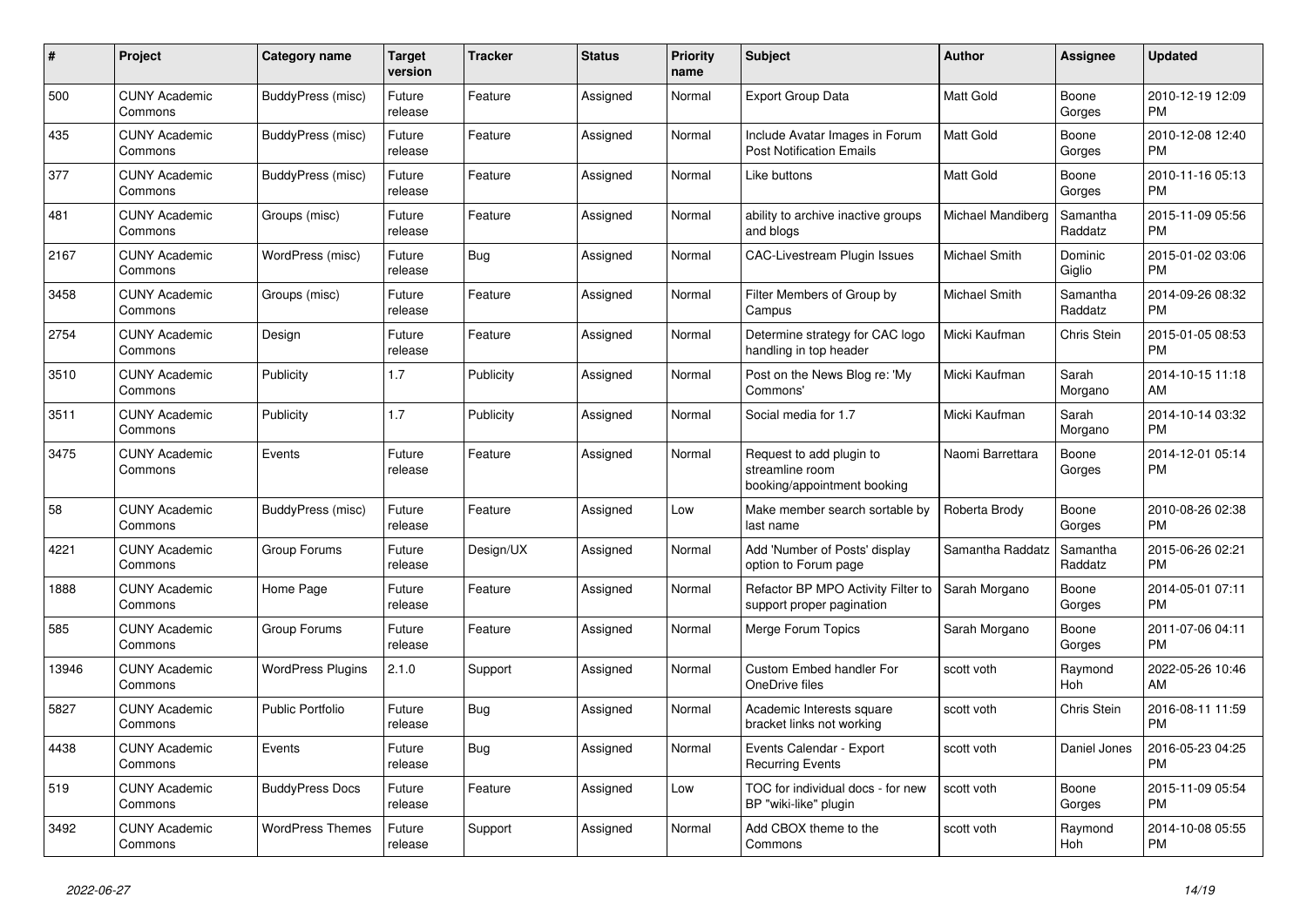| #     | <b>Project</b>                  | <b>Category name</b>     | <b>Target</b><br>version | Tracker    | <b>Status</b>        | <b>Priority</b><br>name | <b>Subject</b>                                                     | <b>Author</b>       | Assignee        | <b>Updated</b>                |
|-------|---------------------------------|--------------------------|--------------------------|------------|----------------------|-------------------------|--------------------------------------------------------------------|---------------------|-----------------|-------------------------------|
| 10368 | <b>CUNY Academic</b><br>Commons |                          | Future<br>release        | Feature    | Assigned             | Normal                  | Use ORCID data to populate<br>academic profile page                | Stephen Francoeur   | Boone<br>Gorges | 2018-09-25 01:53<br><b>PM</b> |
| 16092 | <b>CUNY Academic</b><br>Commons |                          | Future<br>release        | Feature    | Hold                 | Normal                  | Don't show main site in Site<br>search results                     | <b>Boone Gorges</b> | Boone<br>Gorges | 2022-05-17 03:12<br><b>PM</b> |
| 9060  | <b>CUNY Academic</b><br>Commons | Commons In A Box         | Not tracked              | Bug        | Hold                 | Normal                  | Problems with CBox image library<br>upload                         | Lisa Rhody          | Raymond<br>Hoh  | 2018-01-10 03:26<br><b>PM</b> |
| 13912 | <b>CUNY Academic</b><br>Commons |                          | Not tracked              | Feature    | Hold                 | Low                     | posting "missed schedule"                                          | Marilyn Weber       |                 | 2021-02-23 10:46<br>AM        |
| 11848 | <b>CUNY Academic</b><br>Commons |                          | Not tracked              | Support    | Hold                 | Normal                  | a Dean of Faculty wants to share<br>a large file                   | Marilyn Weber       |                 | 2019-09-24 08:44<br>AM        |
| 2576  | NYCDH Community<br>Site         |                          |                          | Bug        | Hold                 | Low                     | Test Next Button in Javascript<br><b>Tutorial Under Activities</b> | Mark Newton         | Alex Gil        | 2013-05-18 02:55<br><b>PM</b> |
| 8991  | <b>CUNY Academic</b><br>Commons | Reply By Email           | Not tracked              | Bug        | Hold                 | Normal                  | RBE duplicate email message<br>issue                               | Matt Gold           | Raymond<br>Hoh  | 2018-02-18 08:53<br><b>PM</b> |
| 8756  | <b>CUNY Academic</b><br>Commons | Group Blogs              | Future<br>release        | Feature    | Hold                 | Normal                  | Connect multiple blogs to one<br>group?                            | Matt Gold           | Boone<br>Gorges | 2017-09-30 10:42<br>AM        |
| 3369  | <b>CUNY Academic</b><br>Commons | Reply By Email           | Not tracked              | Outreach   | Hold                 | Normal                  | Release reply by email to WP<br>plugin directory                   | Matt Gold           | Raymond<br>Hoh  | 2016-03-01 12:46<br><b>PM</b> |
| 3939  | <b>CUNY Academic</b><br>Commons | <b>WordPress Plugins</b> | Future<br>release        | <b>Bug</b> | Hold                 | Normal                  | Activity stream support for<br>Co-Authors Plus plugin              | Raymond Hoh         | Raymond<br>Hoh  | 2015-11-09 06:13<br><b>PM</b> |
| 14113 | <b>CUNY Academic</b><br>Commons | WordPress (misc)         | Future<br>release        | <b>Bug</b> | Hold                 | Normal                  | Block Editor Not Working on this<br>page - Json error              | scott voth          | Boone<br>Gorges | 2021-03-05 11:01<br>AM        |
| 11945 | <b>CUNY Academic</b><br>Commons | Reckoning                | Future<br>release        | Feature    | Reporter<br>Feedback | Normal                  | Add Comments bubble to<br>Reckoning views                          | Boone Gorges        | Boone<br>Gorges | 2019-11-12 05:14<br><b>PM</b> |
| 14842 | <b>CUNY Academic</b><br>Commons |                          | Not tracked              | Support    | Reporter<br>Feedback | Normal                  | Question about widgets and block<br>editor                         | Gina Cherry         |                 | 2021-10-06 03:01<br><b>PM</b> |
| 12004 | <b>CUNY Academic</b><br>Commons |                          | Not tracked              | Support    | Reporter<br>Feedback | Normal                  | Notifications for spam blog<br>comments                            | Gina Cherry         | Raymond<br>Hoh  | 2019-11-01 12:05<br><b>PM</b> |
| 15613 | <b>CUNY Academic</b><br>Commons |                          | 2.0.2                    | Feature    | Reporter<br>Feedback | Normal                  | Adding "Passster" plugin                                           | Laurie Hurson       |                 | 2022-06-14 11:36<br>AM        |
| 12121 | <b>CUNY Academic</b><br>Commons | <b>WordPress Plugins</b> | 2.0.2                    | Feature    | Reporter<br>Feedback | Normal                  | Embedding H5P Iframes on<br><b>Commons Site</b>                    | Laurie Hurson       | Boone<br>Gorges | 2022-06-14 11:36<br>AM        |
| 15923 | <b>CUNY Academic</b><br>Commons |                          | Not tracked              | Feature    | Reporter<br>Feedback | Normal                  | <b>Bellows Plugin Adjustments</b>                                  | Laurie Hurson       |                 | 2022-04-20 10:10<br>AM        |
| 15176 | <b>CUNY Academic</b><br>Commons |                          | Not tracked              | Support    | Reporter<br>Feedback | Normal                  | Archiving Q Writing & Old<br>Wordpress Sites on the Commons        | Laurie Hurson       |                 | 2022-02-08 10:28<br>AM        |
| 14504 | <b>CUNY Academic</b><br>Commons |                          | Not tracked              | Publicity  | Reporter<br>Feedback | Normal                  | Adding showcases to home page<br>menu                              | Laurie Hurson       | Boone<br>Gorges | 2022-01-19 03:26<br>PM        |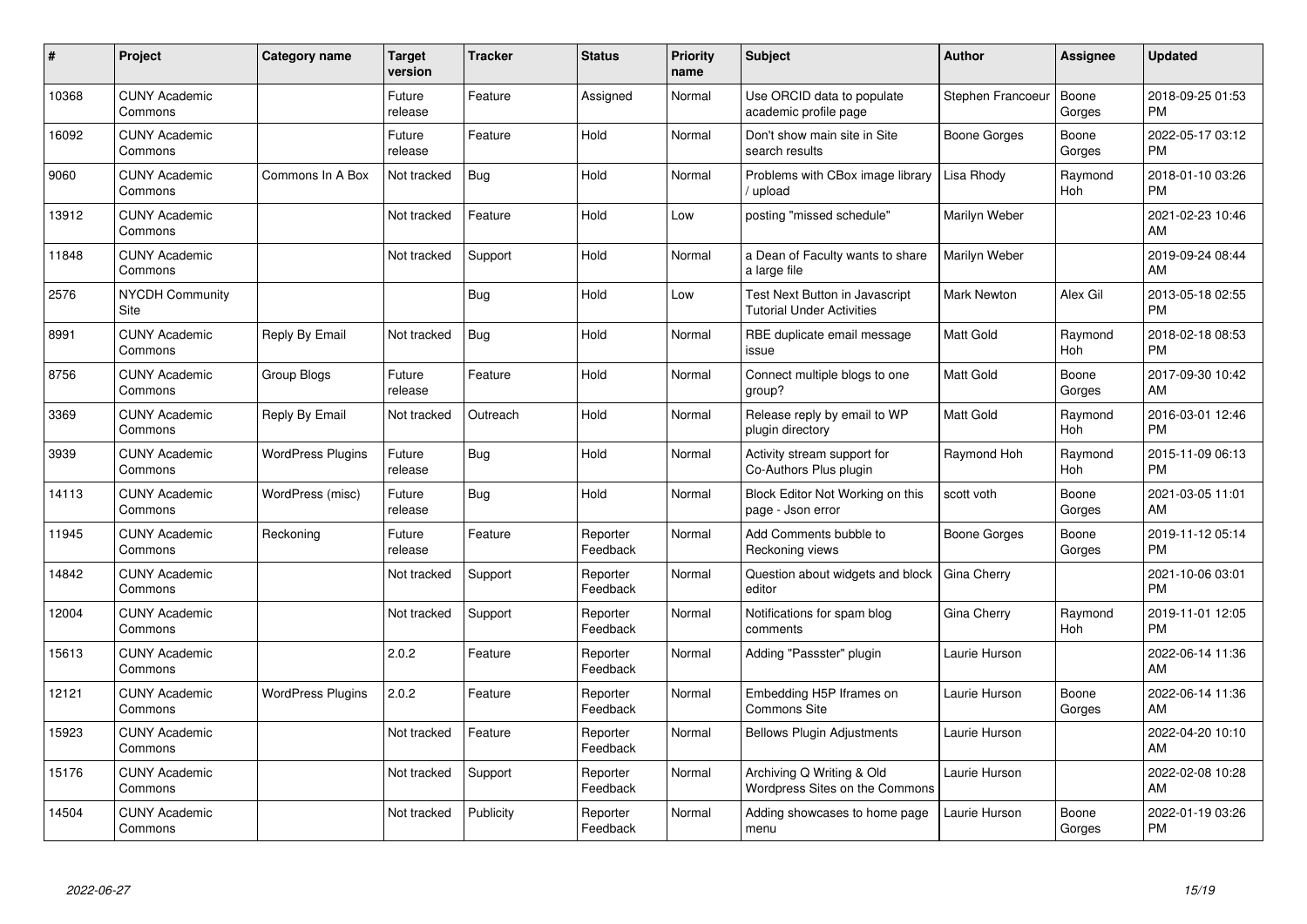| #     | Project                         | Category name            | <b>Target</b><br>version | <b>Tracker</b> | <b>Status</b>        | <b>Priority</b><br>name | <b>Subject</b>                                                    | <b>Author</b>       | <b>Assignee</b>     | <b>Updated</b>                |
|-------|---------------------------------|--------------------------|--------------------------|----------------|----------------------|-------------------------|-------------------------------------------------------------------|---------------------|---------------------|-------------------------------|
| 14538 | <b>CUNY Academic</b><br>Commons |                          | Not tracked              | Support        | Reporter<br>Feedback | Normal                  | <b>Weebly To Commons</b>                                          | Laurie Hurson       |                     | 2021-09-14 10:47<br>AM        |
| 12446 | <b>CUNY Academic</b><br>Commons | Groups (misc)            | Future<br>release        | Feature        | Reporter<br>Feedback | Normal                  | Toggle default site to group forum<br>posting                     | Laurie Hurson       | Laurie Hurson       | 2020-03-10 11:57<br>AM        |
| 12484 | <b>CUNY Academic</b><br>Commons |                          | Not tracked              | Support        | Reporter<br>Feedback | Normal                  | Sign up Code for COIL Course<br>starting in March                 | Laurie Hurson       | Matt Gold           | 2020-03-02 02:26<br><b>PM</b> |
| 11415 | <b>CUNY Academic</b><br>Commons | <b>WordPress Plugins</b> | Not tracked              | <b>Bug</b>     | Reporter<br>Feedback | Normal                  | Blog Subscriptions in Jetpack                                     | Laurie Hurson       |                     | 2019-05-14 10:34<br>AM        |
| 11131 | <b>CUNY Academic</b><br>Commons |                          | Future<br>release        | Feature        | Reporter<br>Feedback | Normal                  | <b>Image Annotation Plugins</b>                                   | Laurie Hurson       |                     | 2019-02-26 11:33<br>AM        |
| 9289  | <b>CUNY Academic</b><br>Commons | <b>WordPress Plugins</b> | Future<br>release        | Bug            | Reporter<br>Feedback | Normal                  | Email Users Plugin                                                | Laurie Hurson       | Boone<br>Gorges     | 2018-10-24 12:34<br><b>PM</b> |
| 9211  | <b>CUNY Academic</b><br>Commons | <b>WordPress Plugins</b> | Future<br>release        | Support        | Reporter<br>Feedback | Normal                  | Auto-Role Setting in Forum Plugin<br>Causing Some Confusion       | <b>Luke Waltzer</b> | Boone<br>Gorges     | 2018-03-13 11:44<br>AM        |
| 6356  | <b>CUNY Academic</b><br>Commons | <b>WordPress Plugins</b> | Future<br>release        | <b>Bug</b>     | Reporter<br>Feedback | Low                     | Should Subscribe2 be<br>deprecated?                               | <b>Luke Waltzer</b> |                     | 2017-03-20 12:20<br><b>PM</b> |
| 6644  | <b>CUNY Academic</b><br>Commons |                          | Not tracked              | <b>Bug</b>     | Reporter<br>Feedback | High                    | White Screen at Login Pge                                         | Luke Waltzer        | Raymond<br>Hoh      | 2016-11-21 10:34<br><b>PM</b> |
| 5317  | <b>CUNY Academic</b><br>Commons | <b>Group Blogs</b>       | Not tracked              | <b>Bug</b>     | Reporter<br>Feedback | Normal                  | Notifications of New Post Didn't<br>Come                          | <b>Luke Waltzer</b> | Samantha<br>Raddatz | 2016-03-21 10:41<br><b>PM</b> |
| 15169 | <b>CUNY Academic</b><br>Commons |                          | 2.0.2                    | Support        | Reporter<br>Feedback | Normal                  | new Prelude website zipfiles for<br>custom theme and other files. | Marilyn Weber       |                     | 2022-06-14 11:36<br>AM        |
| 15655 | <b>CUNY Academic</b><br>Commons |                          | 2.0.2                    | Support        | Reporter<br>Feedback | Normal                  | Event Aggregator plugin?                                          | Marilyn Weber       |                     | 2022-06-14 11:36<br>AM        |
| 15978 | <b>CUNY Academic</b><br>Commons | WordPress - Media        | 2.0.2                    | Support        | Reporter<br>Feedback | Normal                  | .tex files?                                                       | Marilyn Weber       | Raymond<br>Hoh      | 2022-06-14 11:36<br>AM        |
| 16110 | <b>CUNY Academic</b><br>Commons |                          |                          | Support        | Reporter<br>Feedback | Normal                  | remove Creative Commons<br>license from pages?                    | Marilyn Weber       | Raymond<br>Hoh      | 2022-05-17 06:11<br><b>PM</b> |
| 16099 | <b>CUNY Academic</b><br>Commons |                          |                          | Support        | Reporter<br>Feedback | Normal                  | request for Newsletter Glue                                       | Marilyn Weber       |                     | 2022-05-13 12:14<br><b>PM</b> |
| 15370 | <b>CUNY Academic</b><br>Commons |                          |                          | Support        | Reporter<br>Feedback | Normal                  | All-in-One Event Calendar?                                        | Marilyn Weber       |                     | 2022-02-17 11:03<br>AM        |
| 15260 | <b>CUNY Academic</b><br>Commons |                          |                          | Support        | Reporter<br>Feedback | Normal                  | Diacritical markings   European<br><b>Stages</b>                  | Marilyn Weber       |                     | 2022-02-04 08:16<br>AM        |
| 14900 | <b>CUNY Academic</b><br>Commons |                          | Not tracked              | Support        | Reporter<br>Feedback | Normal                  | previous theme?                                                   | Marilyn Weber       |                     | 2021-10-25 10:31<br>AM        |
| 14784 | <b>CUNY Academic</b><br>Commons |                          |                          | Support        | Reporter<br>Feedback | Normal                  | User report of logo problem when<br>using Customizer theme        | Marilyn Weber       |                     | 2021-09-17 10:25<br>AM        |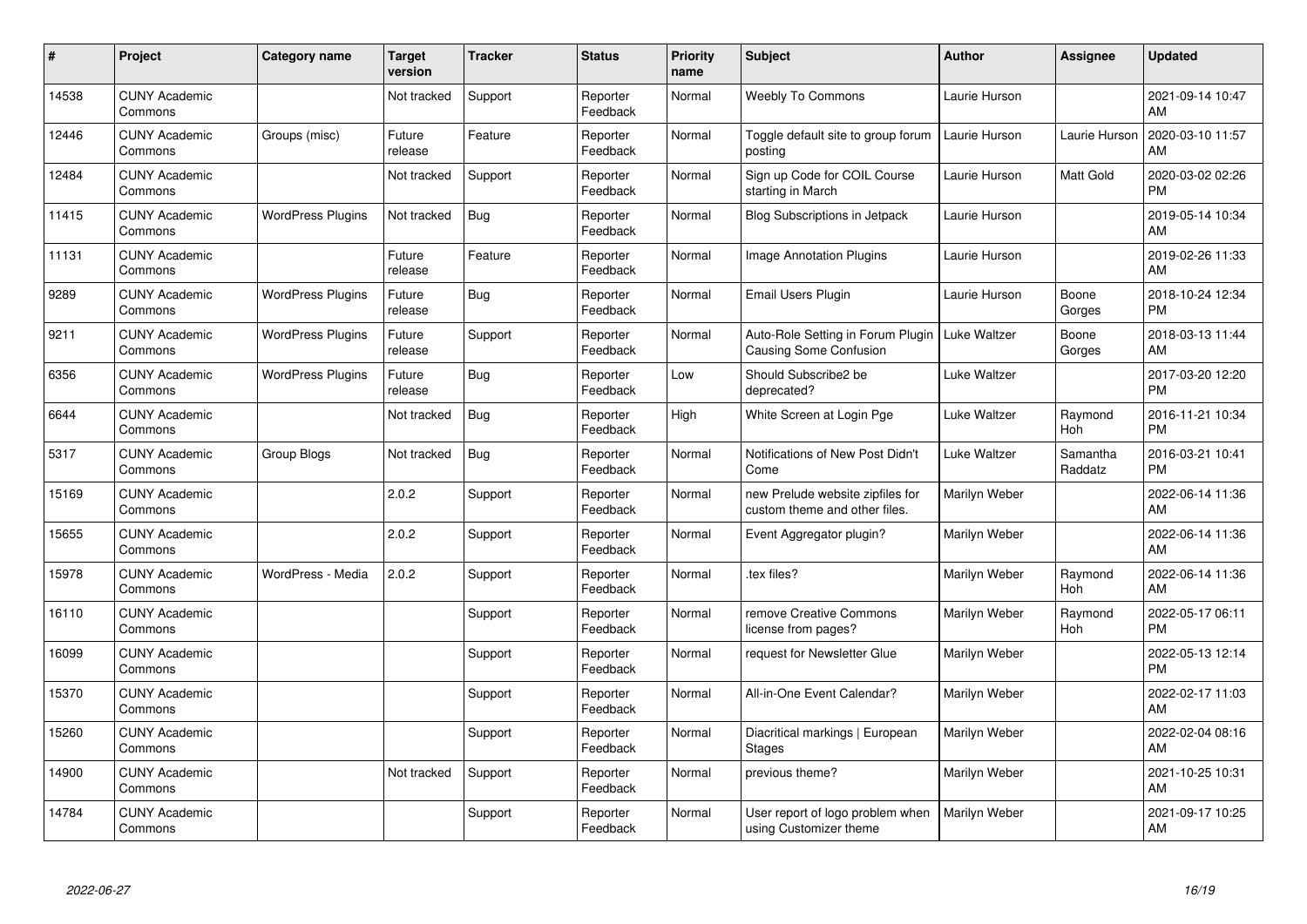| #     | Project                         | Category name              | Target<br>version | <b>Tracker</b> | <b>Status</b>        | <b>Priority</b><br>name | <b>Subject</b>                                                                                | <b>Author</b>      | <b>Assignee</b>       | <b>Updated</b>                |
|-------|---------------------------------|----------------------------|-------------------|----------------|----------------------|-------------------------|-----------------------------------------------------------------------------------------------|--------------------|-----------------------|-------------------------------|
| 14398 | <b>CUNY Academic</b><br>Commons |                            | Not tracked       | Support        | Reporter<br>Feedback | Normal                  | Events plug-in notification<br>problem                                                        | Marilyn Weber      |                       | 2021-05-11 11:21<br>AM        |
| 14074 | <b>CUNY Academic</b><br>Commons | WordPress (misc)           | Not tracked       | Support        | Reporter<br>Feedback | Normal                  | page password protection<br>problem                                                           | Marilyn Weber      |                       | 2021-03-02 11:03<br>AM        |
| 13975 | <b>CUNY Academic</b><br>Commons | Social Paper               | Not tracked       | Support        | Reporter<br>Feedback | Normal                  | can't approve comments on<br>Social Paper paper                                               | Marilyn Weber      |                       | 2021-02-12 09:33<br>AM        |
| 13328 | <b>CUNY Academic</b><br>Commons | Group Forums               | Not tracked       | <b>Bug</b>     | Reporter<br>Feedback | Normal                  | cross-posting in two related<br>groups                                                        | Marilyn Weber      | Raymond<br><b>Hoh</b> | 2020-09-15 10:39<br><b>PM</b> |
| 13255 | <b>CUNY Academic</b><br>Commons |                            | Not tracked       | Support        | Reporter<br>Feedback | Normal                  | Accessibility problems                                                                        | Marilyn Weber      |                       | 2020-09-01 05:48<br><b>PM</b> |
| 13034 | <b>CUNY Academic</b><br>Commons |                            | Not tracked       | Support        | Reporter<br>Feedback | Normal                  | a site is asking people to join the<br>Commons to get a download                              | Marilyn Weber      |                       | 2020-07-12 07:23<br>AM        |
| 12741 | <b>CUNY Academic</b><br>Commons | <b>WordPress Plugins</b>   | Not tracked       | Support        | Reporter<br>Feedback | Normal                  | Tableau Public Viz Block                                                                      | Marilyn Weber      | Raymond<br>Hoh        | 2020-05-12 11:00<br>AM        |
| 12360 | <b>CUNY Academic</b><br>Commons | <b>WordPress Themes</b>    | Not tracked       | Bug            | Reporter<br>Feedback | Normal                  | site just says "DANTE We are<br>currently in maintenance mode,<br>please check back shortly." | Marilyn Weber      |                       | 2020-02-04 12:13<br><b>PM</b> |
| 12350 | <b>CUNY Academic</b><br>Commons | <b>Blogs (BuddyPress)</b>  | Not tracked       | Support        | Reporter<br>Feedback | Normal                  | URL creation problem                                                                          | Marilyn Weber      |                       | 2020-02-03 11:27<br>AM        |
| 11971 | <b>CUNY Academic</b><br>Commons | <b>Email Notifications</b> | Future<br>release | Bug            | Reporter<br>Feedback | Low                     | Pictures obscured in emailed post<br>notifications                                            | Marilyn Weber      | Raymond<br>Hoh        | 2019-11-21 01:14<br><b>PM</b> |
| 10273 | <b>CUNY Academic</b><br>Commons | Registration               | Not tracked       | Support        | Reporter<br>Feedback | Normal                  | users combining CF and campus<br>address                                                      | Marilyn Weber      |                       | 2019-09-18 10:58<br>AM        |
| 11787 | <b>CUNY Academic</b><br>Commons |                            | Not tracked       | Support        | Reporter<br>Feedback | Normal                  | automated comments notifications<br>on ZenDesk                                                | Marilyn Weber      |                       | 2019-08-26 06:18<br><b>PM</b> |
| 11771 | <b>CUNY Academic</b><br>Commons |                            | Not tracked       | Support        | Reporter<br>Feedback | Normal                  | post displays in sections                                                                     | Marilyn Weber      |                       | 2019-08-20 10:34<br>AM        |
| 11509 | <b>CUNY Academic</b><br>Commons |                            | Not tracked       | Support        | Reporter<br>Feedback | Normal                  | deleted Page causing a Menu<br>problem?                                                       | Marilyn Weber      |                       | 2019-06-04 09:54<br>AM        |
| 11149 | <b>CUNY Academic</b><br>Commons |                            | Not tracked       | Support        | Reporter<br>Feedback | Normal                  | comments getting blocked                                                                      | Marilyn Weber      | Raymond<br>Hoh        | 2019-03-26 11:40<br>AM        |
| 10657 | <b>CUNY Academic</b><br>Commons |                            | Not tracked       | Support        | Reporter<br>Feedback | Normal                  | child theme problems                                                                          | Marilyn Weber      |                       | 2018-11-08 01:19<br><b>PM</b> |
| 9207  | <b>CUNY Academic</b><br>Commons |                            | Future<br>release | Support        | Reporter<br>Feedback | Normal                  | display dashboards made in<br>Tableau?                                                        | Marilyn Weber      | Boone<br>Gorges       | 2018-04-10 10:42<br>AM        |
| 2573  | <b>NYCDH Community</b><br>Site  |                            |                   | Feature        | Reporter<br>Feedback | Normal                  | Add dh_nyc twitter list feed to site                                                          | <b>Mark Newton</b> | Matt Gold             | 2013-05-16 11:42<br><b>PM</b> |
| 10678 | <b>CUNY Academic</b><br>Commons |                            | Not tracked       | Bug            | Reporter<br>Feedback | High                    | Newsletter Plugin Not Sending<br><b>Out Newsletters</b>                                       | Mark Webb          | Boone<br>Gorges       | 2019-09-16 09:38<br><b>PM</b> |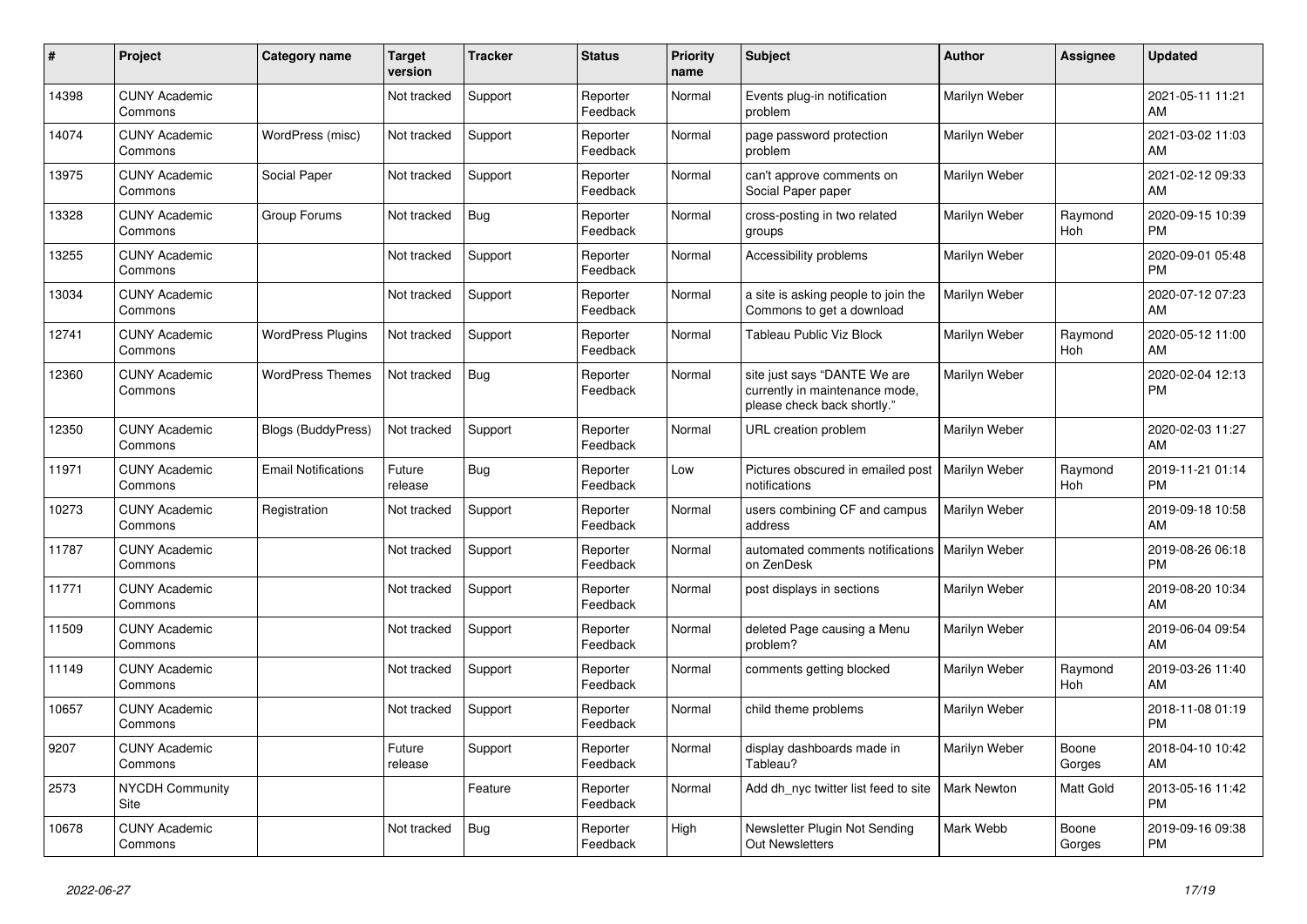| #     | Project                         | <b>Category name</b>       | Target<br>version | <b>Tracker</b> | <b>Status</b>        | <b>Priority</b><br>name | <b>Subject</b>                                                                                  | <b>Author</b>           | <b>Assignee</b>     | <b>Updated</b>                |
|-------|---------------------------------|----------------------------|-------------------|----------------|----------------------|-------------------------|-------------------------------------------------------------------------------------------------|-------------------------|---------------------|-------------------------------|
| 11120 | <b>CUNY Academic</b><br>Commons | <b>WordPress Plugins</b>   | Not tracked       | <b>Bug</b>     | Reporter<br>Feedback | Normal                  | Events Manager Events Not<br>Showing Up                                                         | Mark Webb               |                     | 2019-02-27 04:10<br><b>PM</b> |
| 10769 | <b>CUNY Academic</b><br>Commons | <b>WordPress Themes</b>    | Not tracked       | <b>Bug</b>     | Reporter<br>Feedback | Normal                  | 2011 Theme Sidebar                                                                              | Mark Webb               |                     | 2018-12-04 04:09<br><b>PM</b> |
| 10262 | <b>CUNY Academic</b><br>Commons |                            | Not tracked       | Bug            | Reporter<br>Feedback | Normal                  | Newsletter Plugin: Broken Image<br>at Bottom of All Newsletters                                 | Mark Webb               | Raymond<br>Hoh      | 2018-08-30 05:17<br><b>PM</b> |
| 7115  | <b>CUNY Academic</b><br>Commons | Groups (misc)              | Future<br>release | Feature        | Reporter<br>Feedback | Normal                  | make licensing info clear during<br>group creation                                              | Matt Gold               | Raymond<br>Hoh      | 2020-12-08 11:32<br>AM        |
| 1544  | <b>CUNY Academic</b><br>Commons | Groups (misc)              | Future<br>release | Feature        | Reporter<br>Feedback | Normal                  | Group Filtering and Sorting                                                                     | <b>Matt Gold</b>        | Chris Stein         | 2019-03-01 02:25<br><b>PM</b> |
| 9947  | <b>CUNY Academic</b><br>Commons | <b>WordPress Plugins</b>   | Future<br>release | Feature        | Reporter<br>Feedback | Normal                  | Install H5P quiz plugin                                                                         | Matt Gold               | Boone<br>Gorges     | 2018-09-11 11:01<br>AM        |
| 9979  | <b>CUNY Academic</b><br>Commons | <b>Email Notifications</b> | Not tracked       | Bug            | Reporter<br>Feedback | Normal                  | Reports of slow email activation<br>emails                                                      | <b>Matt Gold</b>        | Boone<br>Gorges     | 2018-08-29 09:40<br><b>PM</b> |
| 10040 | <b>CUNY Academic</b><br>Commons | WordPress (misc)           | Not tracked       | <b>Bug</b>     | Reporter<br>Feedback | Normal                  | User doesn't see full list of themes   Matt Gold                                                |                         | Boone<br>Gorges     | 2018-07-25 10:12<br>AM        |
| 6014  | <b>CUNY Academic</b><br>Commons | Publicity                  | Future<br>release | Publicity      | Reporter<br>Feedback | Normal                  | Google search listing                                                                           | <b>Matt Gold</b>        | Boone<br>Gorges     | 2016-09-21 03:48<br><b>PM</b> |
| 1456  | <b>CUNY Academic</b><br>Commons | Group Invitations          | Future<br>release | Feature        | Reporter<br>Feedback | Low                     | Invite to Group Button from Profile   Matt Gold<br>Field                                        |                         | Samantha<br>Raddatz | 2015-11-09 05:59<br><b>PM</b> |
| 14483 | <b>CUNY Academic</b><br>Commons | WordPress - Media          | Not tracked       | <b>Bug</b>     | Reporter<br>Feedback | Normal                  | Wordpress PDF Embed Stopped<br>Working after JITP Media Clone                                   | Patrick DeDauw          | Boone<br>Gorges     | 2021-05-20 01:51<br><b>PM</b> |
| 11449 | <b>CUNY Academic</b><br>Commons | WordPress - Media          | Not tracked       | Support        | Reporter<br>Feedback | Normal                  | Cloning Media Library for JITP<br>from Staging to Production Site                               | Patrick DeDauw          | Boone<br>Gorges     | 2019-05-13 12:00<br><b>PM</b> |
| 8675  | <b>CUNY Academic</b><br>Commons | <b>User Onboarding</b>     | Future<br>release | Bug            | Reporter<br>Feedback | Low                     | Add new User search screen calls<br>for the input of email address but<br>doesn't work with one | Paul Hebert             | Boone<br>Gorges     | 2017-10-11 11:17<br>AM        |
| 16290 | <b>CUNY Academic</b><br>Commons |                            |                   | Feature        | Reporter<br>Feedback | Normal                  | Add Table Of Contents Block<br>plug-in                                                          | Raffi<br>Khatchadourian |                     | 2022-06-24 10:26<br>AM        |
| 15516 | <b>CUNY Academic</b><br>Commons | <b>WordPress Plugins</b>   |                   | Bug            | Reporter<br>Feedback | Normal                  | Can't publish or save draft of post<br>on wordpress.com                                         | Raffi<br>Khatchadourian | Raymond<br>Hoh      | 2022-03-02 05:52<br><b>PM</b> |
| 15242 | <b>CUNY Academic</b><br>Commons | Performance                | Not tracked       | <b>Bug</b>     | Reporter<br>Feedback | Normal                  | Slugist site                                                                                    | Raffi<br>Khatchadourian | Boone<br>Gorges     | 2022-02-07 11:14<br>AM        |
| 11077 | <b>CUNY Academic</b><br>Commons | Events                     | Not tracked       | Feature        | Reporter<br>Feedback | Normal                  | Show event category description<br>in event list view                                           | Raffi<br>Khatchadourian |                     | 2019-02-12 10:38<br><b>PM</b> |
| 14983 | <b>CUNY Academic</b><br>Commons | WordPress (misc)           | Not tracked       | Support        | Reporter<br>Feedback | Normal                  | 'Read More" tag not working                                                                     | Rebecca Krisel          | Raymond<br>Hoh      | 2021-11-23 01:17<br><b>PM</b> |
| 5826  | <b>CUNY Academic</b><br>Commons | <b>WordPress Plugins</b>   | Future<br>release | Support        | Reporter<br>Feedback | Normal                  | <b>Remove Subscription Options</b><br>plugin from directory                                     | Sarah Morgano           | Sarah<br>Morgano    | 2016-10-21 04:14<br><b>PM</b> |